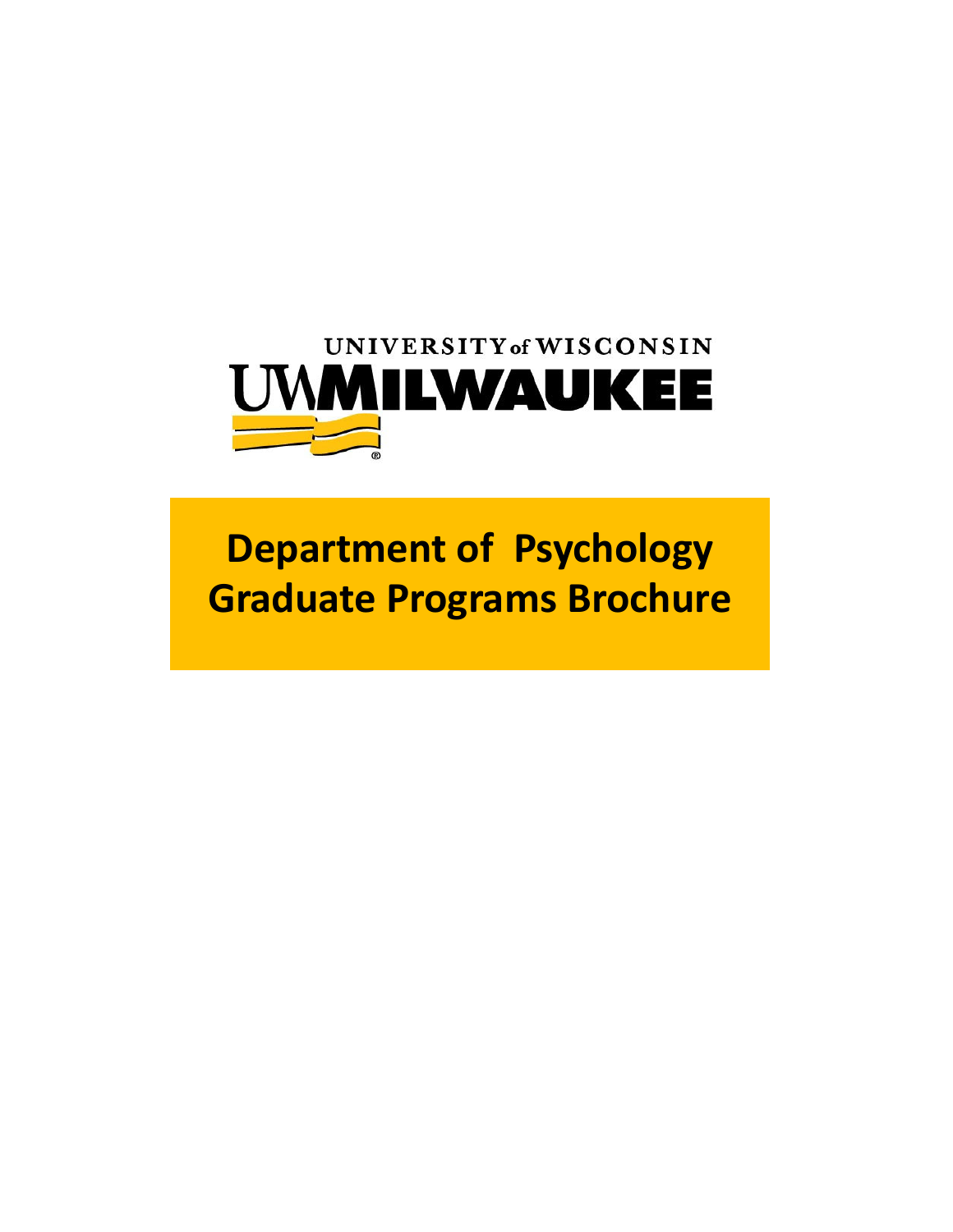# UWM Department of Psychology Graduate Programs

### **2022‐2023 Academic Year**

|                                                                                                  |   | <b>Deadlines:</b>                |
|--------------------------------------------------------------------------------------------------|---|----------------------------------|
|                                                                                                  |   |                                  |
|                                                                                                  |   | <b>All application materials</b> |
|                                                                                                  |   | must be received by:             |
|                                                                                                  |   |                                  |
|                                                                                                  |   | Ph.D. Programs:                  |
|                                                                                                  |   | <b>DECEMBER 1, 2021</b>          |
|                                                                                                  |   |                                  |
|                                                                                                  |   |                                  |
|                                                                                                  |   | <b>M.S. Program:</b>             |
|                                                                                                  |   |                                  |
|                                                                                                  |   | <b>January 31, 2022</b>          |
|                                                                                                  |   | later applications may be        |
|                                                                                                  |   | considered if openings           |
|                                                                                                  |   | are available                    |
|                                                                                                  |   |                                  |
|                                                                                                  |   |                                  |
|                                                                                                  |   |                                  |
|                                                                                                  |   |                                  |
|                                                                                                  |   |                                  |
|                                                                                                  |   |                                  |
|                                                                                                  |   |                                  |
| Clinical Training and Program of Excellence Training in Scientifically Validated Interventions 8 |   |                                  |
|                                                                                                  |   |                                  |
|                                                                                                  |   |                                  |
|                                                                                                  |   | <b>Please Note:</b>              |
|                                                                                                  |   |                                  |
|                                                                                                  |   | The information presented        |
|                                                                                                  |   | in this brochure is meant to     |
|                                                                                                  |   | assist you in your graduate      |
|                                                                                                  |   | studies application process.     |
|                                                                                                  |   | <b>A Graduate Student Hand-</b>  |
|                                                                                                  |   | book will be distributed to      |
|                                                                                                  |   | students admitted to our         |
|                                                                                                  | a | graduate programs contain-       |
|                                                                                                  |   | ing full program require-        |
|                                                                                                  |   | ments.                           |
|                                                                                                  |   |                                  |
|                                                                                                  |   |                                  |
|                                                                                                  |   |                                  |
|                                                                                                  |   |                                  |
| Relation of the Master's Program in Health Psychology to Doctoral Study in Psychology  10        |   |                                  |
|                                                                                                  |   |                                  |

In addition to the information in this brochure, information about our programs and faculty **can be found at our website: hƩp://uwm.edu/psychology/**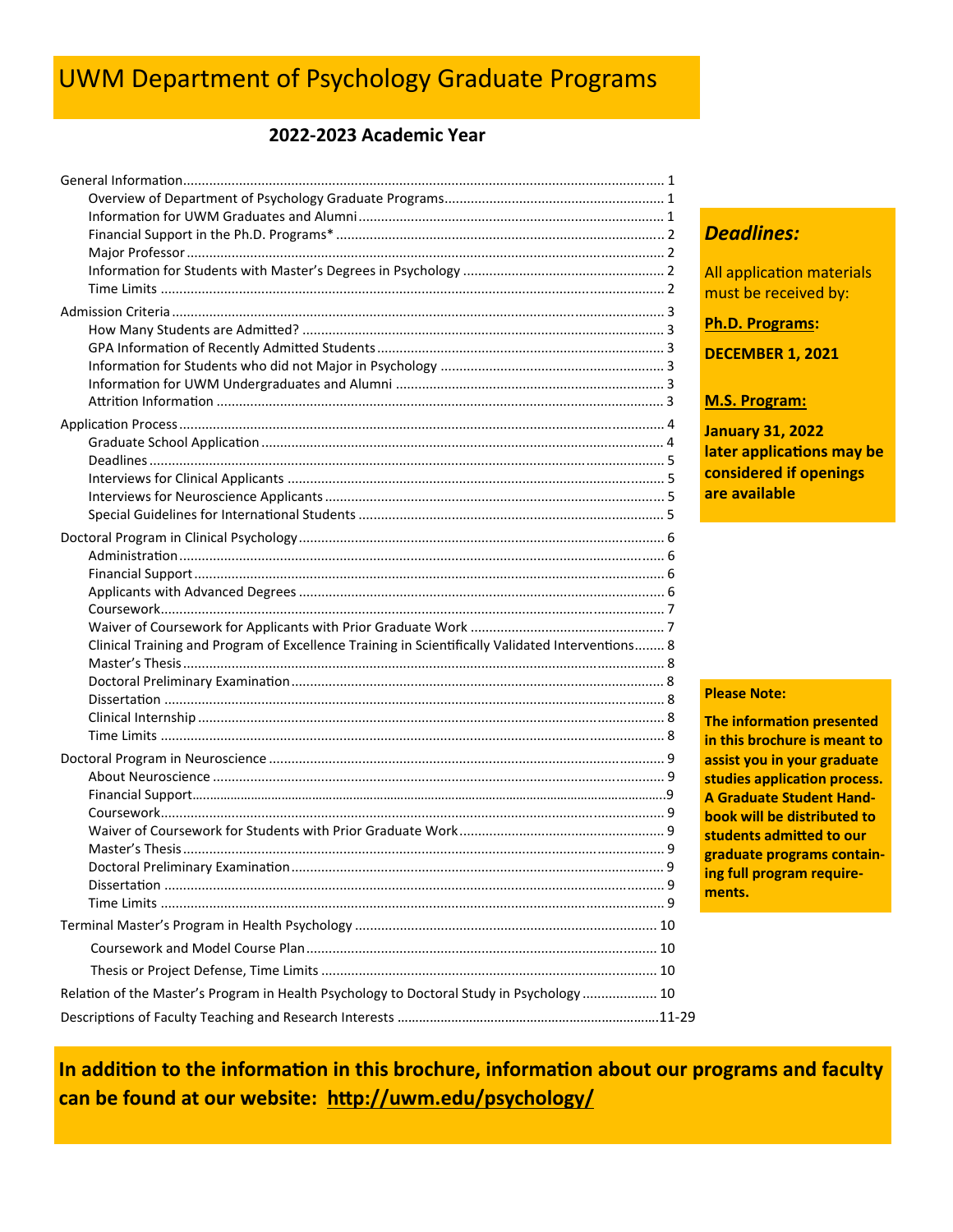# General Information and the state of the state of the state of the state of the state of the state of the state of the state of the state of the state of the state of the state of the state of the state of the state of the



Thank you for inquiring about graduate study in psychology at the University of Wisconsin‐ Milwaukee (UWM)! UWM is located in a vibrant urban setting on Milwaukee's North Shore close to Lake Michigan. It serves approximately 25,000 undergraduate and graduate students, with the most diverse population of any school in the UW system. UWM is among the nation's major research universities. It is one of only 131 universities nationwide to receive the highest rating for a research institution (Research 1, also known as R1) from the Carnegie Classification of Institutions of Higher Education.

The Psychology Department places a premium on excellence in teaching and scholarly research. As a result, we are one of the most dynamic and productive departments on the UWM campus. The faculty are recognized experts in their various disciplines as well as accomplished teachers. Our clinic provides psychotherapy and assessment services to both the UWM campus and the greater Milwau‐ kee community.

Perhaps the best indicator of our success, however, is the quality of our students. Our graduate stu‐ dents have been extraordinarily successful in research and scholarship. Together with faculty, they publish cutting-edge research. They successfully compete for national scholarships, grants and awards. They consistently secure postgraduate positions at some of the most prestigious universities in the country as well as employment in industry, government and academia.

#### **Overview of Department of Psychology Graduate Programs**

**The Psychology Department offers two graduate degrees: Ph.D. in Psychology and terminal M.S. in Psychology.** 

We are currently accepting applications to two of our Ph.D. programs (both of which include earning the M.S.):

- **4** Clinical Psychology (accredited by the American Psychological Association)
- **Neuroscience\***

\*Please note that the Department of Biological Sciences and other departments also offer opportunities for doctoral study in neuroscience.

#### **We offer one terminal M.S. program:**

**Health Psychology** 

Note that our doctoral programs are actually combined M.S./Ph.D. programs (although applicants with advanced degrees are also encouraged to apply; see pp. 2, 6 and 9 for more information for students with advanced degrees). All programs are in person and full-time and train students in the facts, methodologies, and theories of psychology, with special emphasis on developing research competence. The department has well‐equipped laboratories and an on‐campus training clinic. The city of Milwaukee provides additional opportunities for training at such facilities as hospitals, social service agencies, and the Medical College of Wisconsin. Detailed program descriptions begin on p. 6.

#### **InformaƟon** *for* **UWM Undergraduates and Alumni**

We believe that it is important for graduate students to learn and work with a range of faculty during their training. Therefore, students with bachelor's degrees from UWM who majored in psychology are not eligible to apply for admis‐ sion to our doctoral programs unless they have earned a master's degree in psychology or neuroscience at a different institution. Similarly, those who double-majored in psychology and another subject at UWM are not eligible to apply to our doctoral programs. However, UWM undergraduates who majored in psychology are eligible to apply for admission to the terminal master's program.

#### **Counseling Psychology**

The department refers students interested in **Counseling Psychology,** or School Psychology, to the Department of Educational Psychology in the School of Education. **Their website is: http://uwm.edu/education/**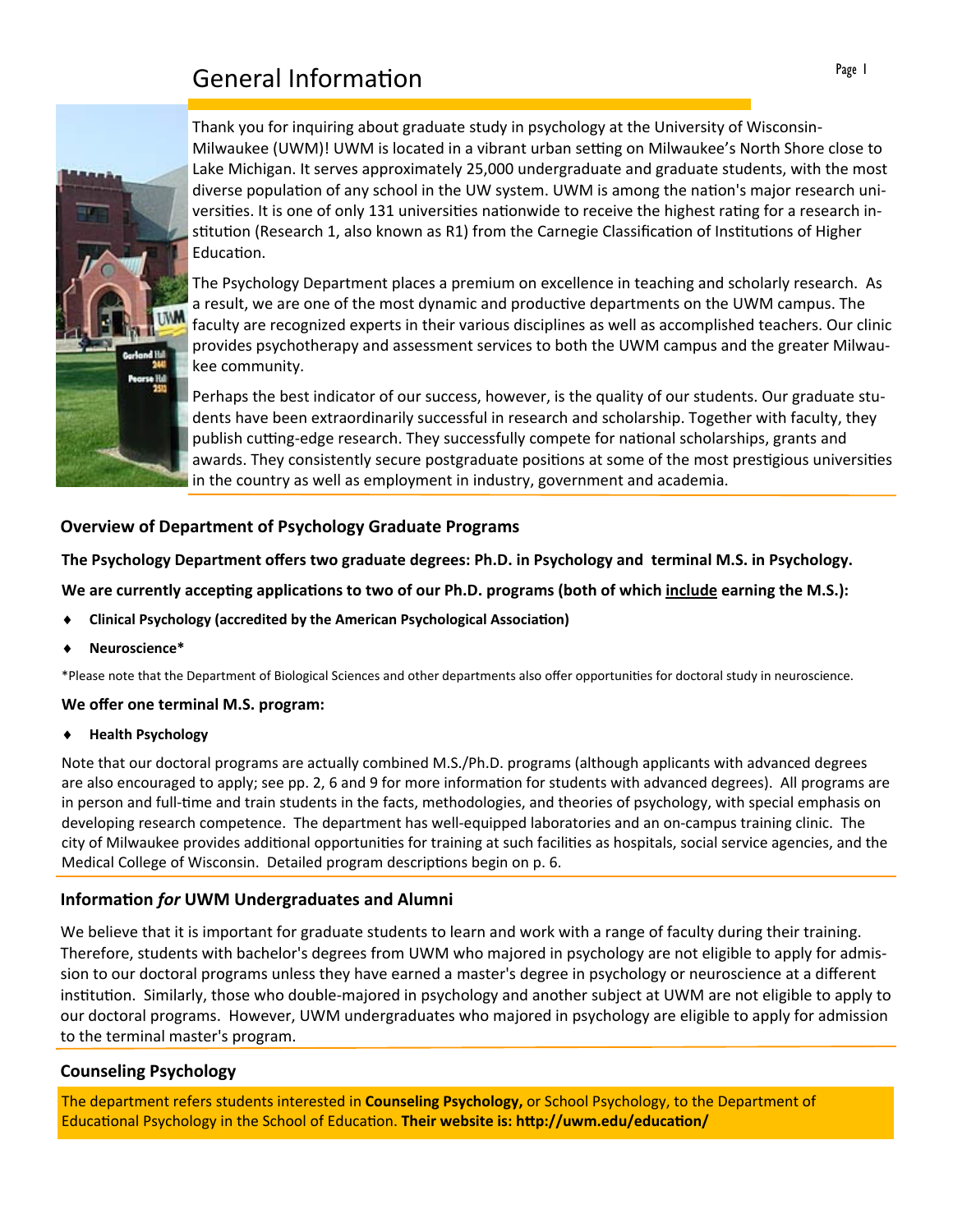## **Financial Support in the Ph.D. Programs\***

**Academic year sƟpend (mid August‐mid May):** Each admiƩee to our Ph.D. programs will receive an **academic‐year teaching**  assistantship (TAship), which includes a stipend, full remission of tuition, and benefits such as health insurance. The academic-year TAship stipend is \$13,750 (for those who don't hold a thesis-based master's degree in psychology or neuroscience) or \$15,000 (for those who hold a thesis-based master's degree in psychology or neuroscience). TAs work approximately 20 hours per week and are typically assigned to lead discussion sessions or to assist in face-to-face or online courses. Our department's doctoral students generally hold TAships or equivalent forms of support (e.g., research assistantships or full fellowships sponsored by the Graduate School) throughout their years at UWM, but funding beyond the fifth year isn't guaranteed.

Additional potential academic year support: Based on a review of credentials, up to six admittees to the Neuroscience Ph.D. program, and up to three in the Clinical Psychology Ph.D. program, will receive an additional \$4,000 per year (i.e., a **Chancel**lor's Graduate Student Award [CGSA]) for their initial three years in the program, resulting in a total academic year support package of \$17,750 or \$19,000. Furthermore, Neuroscience admittees who hold CGSAs will also receive one-time summer 2022 support payments of \$2,000 or more, resulting in a first-year support package of at least \$19,750 or \$21,000.

Also, some faculty with extramural grants may decide to offer their incoming Neuroscience or Clinical advisees additional funding, which may increase the first‐year (and perhaps beyond) support package by another \$1,500 to \$3,500.

**Summer support (mid May-mid August):** In addition to departmental support during the academic year, some students may also receive funding to conduct research full time during the summer. Typically, this support comes from the major professor, although some support may be available from the department in the form of a competitive summer fellowship. Availability and amount of summer support varies depending on the source, so students should discuss this with their major pro‐ fessor.

## **Major Professor**

All graduate students must have a major professor (advisor) to oversee their progress and to supervise their research. It is, therefore, important that potential major professors be considered very carefully on the application. Entering students will be assigned to one of the major professors they have chosen during the admissions process. The department also has a Graduate Program Coordinator who advises students about courses and programs of study.

## **InformaƟon for Students with Master's Degrees in Psychology**

Students admiƩed to the doctoral programs who already have a master's degree in psychology or neuroscience that included an empirically based master's thesis are exempt from the requirement of having to earn the M.S. at UWM. Students admiƩed with a master's degree in psychology or neuroscience that did *not* include a thesis must complete a thesis and earn the M.S. at UWM. In many cases, students admitted to the doctoral program with master's degrees in psychology or neuroscience are allowed to waive some of their UWM coursework based on courses they took in their master's programs.

## **Time Limits**

Departmental regulations stipulate that students in the doctoral programs must be full-time students; no part-time study is allowed. Doctoral students must earn the M.S. within three years of enrolling (by March 10 of their third year for most favorable consideration within the teaching assistant priority system), and they must earn the Ph.D. within seven years of enrolling (exclusive of the internship year for clinical students). The terminal master's program in health psychology has a time limit of seven years for earning the M.S. to allow for the possibility of part-time study.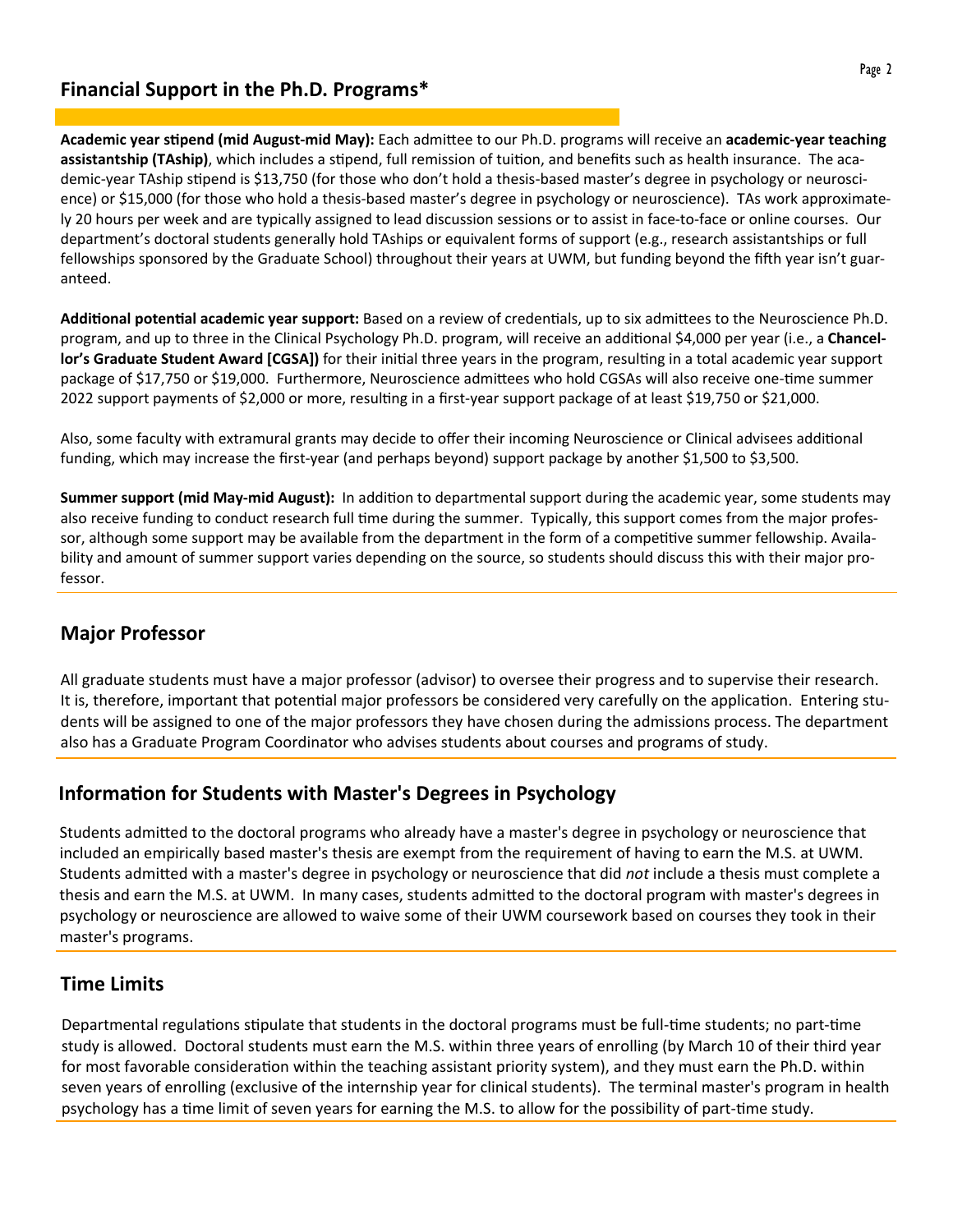# Admission Criteria

Admission is very competitive. It is based on the evaluation of an applicant's entire record. In evaluating each application, the Admissions Committee examines such factors as GPAs, courses taken, research record, and letters of recommendation (three letters are required). See below for the average GPA of recently admitted students. Please note that as of Fall 2021, we are NOT considering GRE scores in our application review process. Applicants do not need to include GRE scores in their application to our MS/PhD programs. To be considered for admission, an applicant must also meet the Graduate School's general admission requirements. http://uwm.edu/graduateschool/admission/

## **How Many Students Are Admitted?**

Students work in close association with their major professors. The student:major professor ratio is about 5:1. Given this ratio, the department has room for approximately 70 graduate students, with about 12 new students admitted each year to the doctoral programs. About 1 or 2 students are admitted each year to the terminal M.S. program. A total of 249 students applied to the clinical doctoral program and 31 applied to the neuroscience doctoral programs for Fall, 2021. Ten applicants were accepted to the doctoral programs as follows: a) 9 females, 1 male; b) 5 clinical, 5 neuroscience; c) 3 applicants with a master's degree.

## **GPA of Recently AdmiƩed Students**

The Graduate Admissions Committee is often asked about requirements for admission into the graduate program, in particular whether there is a minimum grade-point average. Below are summary statistics on students recently admitted to the doctoral programs. Average scores are included.

|                           | <b>Clinical</b>    | <b>Ne</b><br>euroscience               |
|---------------------------|--------------------|----------------------------------------|
| ` vrs.<br>courses<br>. טי | $-$<br><u>., .</u> | --<br><u>.</u><br>$\sim$ $\sim$ $\sim$ |

## **InformaƟon for Students Who Did Not Major in Psychology**

Students without an undergraduate major in psychology or neuroscience are welcome to apply, and will be evaluated on a case-by-case basis. If they are offered admission, they will be informed about any additional courses that would need to be taken at UWM (in addition to the required graduate coursework) to fill gaps in training.

## **InformaƟon for UWM Undergraduates and Alumni**

As was stated on p. 2, students with bachelor's degrees from UWM who majored in psychology are eligible to apply for admission to the terminal master's program, but are *not* eligible to apply for admission to the doctoral programs unless they have earned a master's degree in psychology or neuroscience at a different institution. Double-majoring in psychology and another subject as an undergraduate at UWM does *not* make a student eligible to apply to the doctoral programs.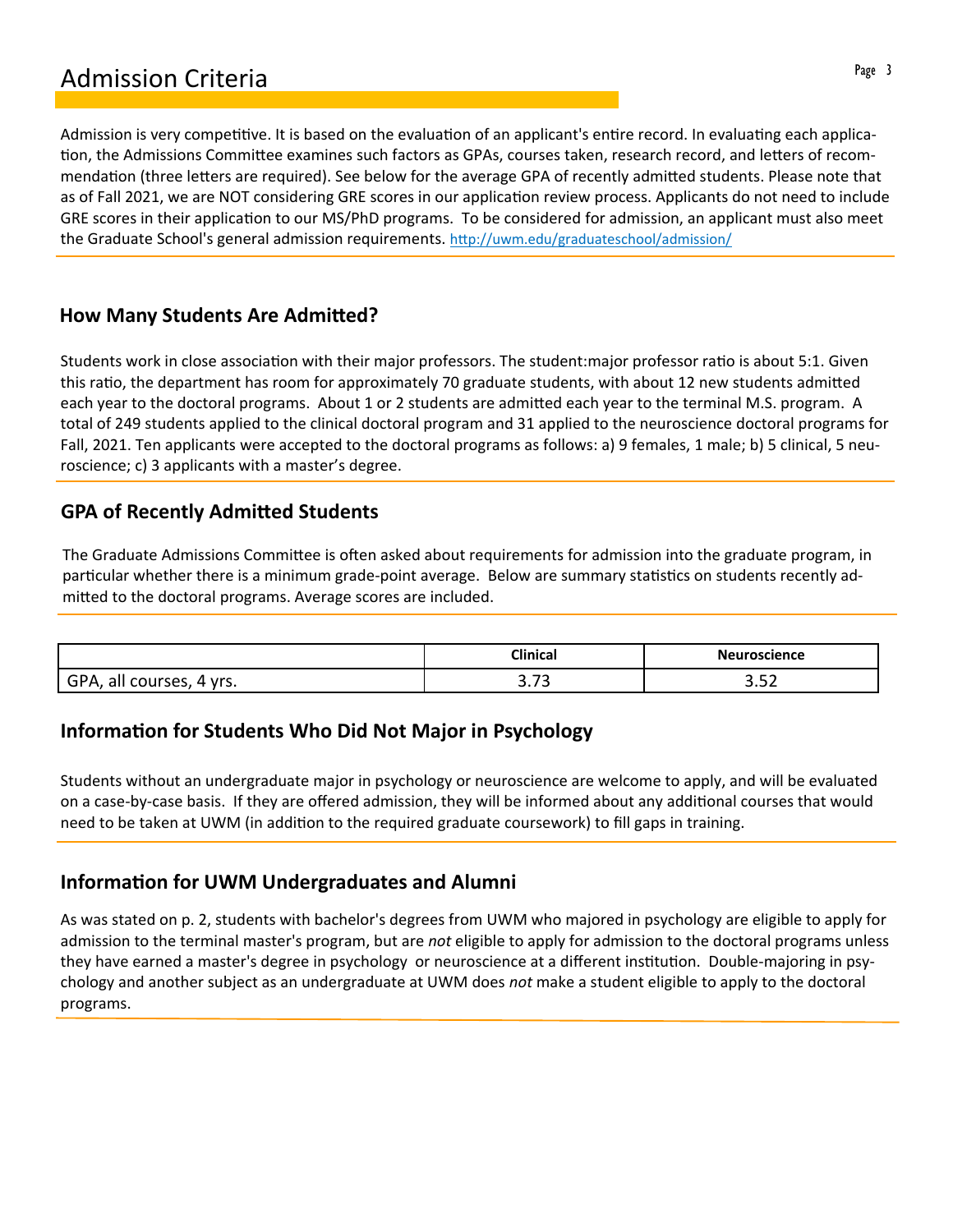Beginning students are accepted for the Fall Semester. Prospective students must apply directly to the Graduate School.

#### http://uwm.edu/graduateschool/admission/

In the graduate school application, you should indicate whom you would like to serve as your major professor. If you are admitted, every effort will be made to honor your first re‐ quest as to choice of major professor, but it is not always possible to do so. Most students in the clinical doctoral program choose clinical faculty as advisors; however, some students combine study and research in a non-clinical specialty with the clinical program and, therefore, choose a major professor from the non-clinical faculty. Similarly, most students applying to the neuroscience doctoral programs choose advisors within the neuroscience pro‐ gram, but sometimes choose an advisor in the clinical program.

Because graduate study in psychology is highly individualized, applicants should read the material carefully and identify potential faculty advisors whose interests are compatible with their own. Do not hesitate to e-mail, write, phone, or if possible, visit a potential major professor/advisor.

Information regarding academic rules and regulations, financial assistance, student services, etc., can be located on the Graduate School web site:

http://uwm.edu/graduateschool/#

## **Graduate School Application**

The graduate school application can be completed at this address online:

https://graduateschool-apply.uwm.edu/

The following items must be submitted for your application to be considered complete: unofficial transcripts from each undergraduate and graduate school that you attended, reasons statement, three letters of recommendation, and a non-refundable \$75 base application fee.

Please Note: Students currently enrolled in a Masters or Ph.D. pro‐ gram within the depart‐ ment who wish to switch to a different program within the de‐ partment are required to reapply.

### *Deadlines*

All application materials must be received by:

**Ph.D. Programs:** 

**DECEMBER 1, 2021** 

**M.S. Program:** 

**January 31, 2022 and later applications may be considered if open‐ ings are available**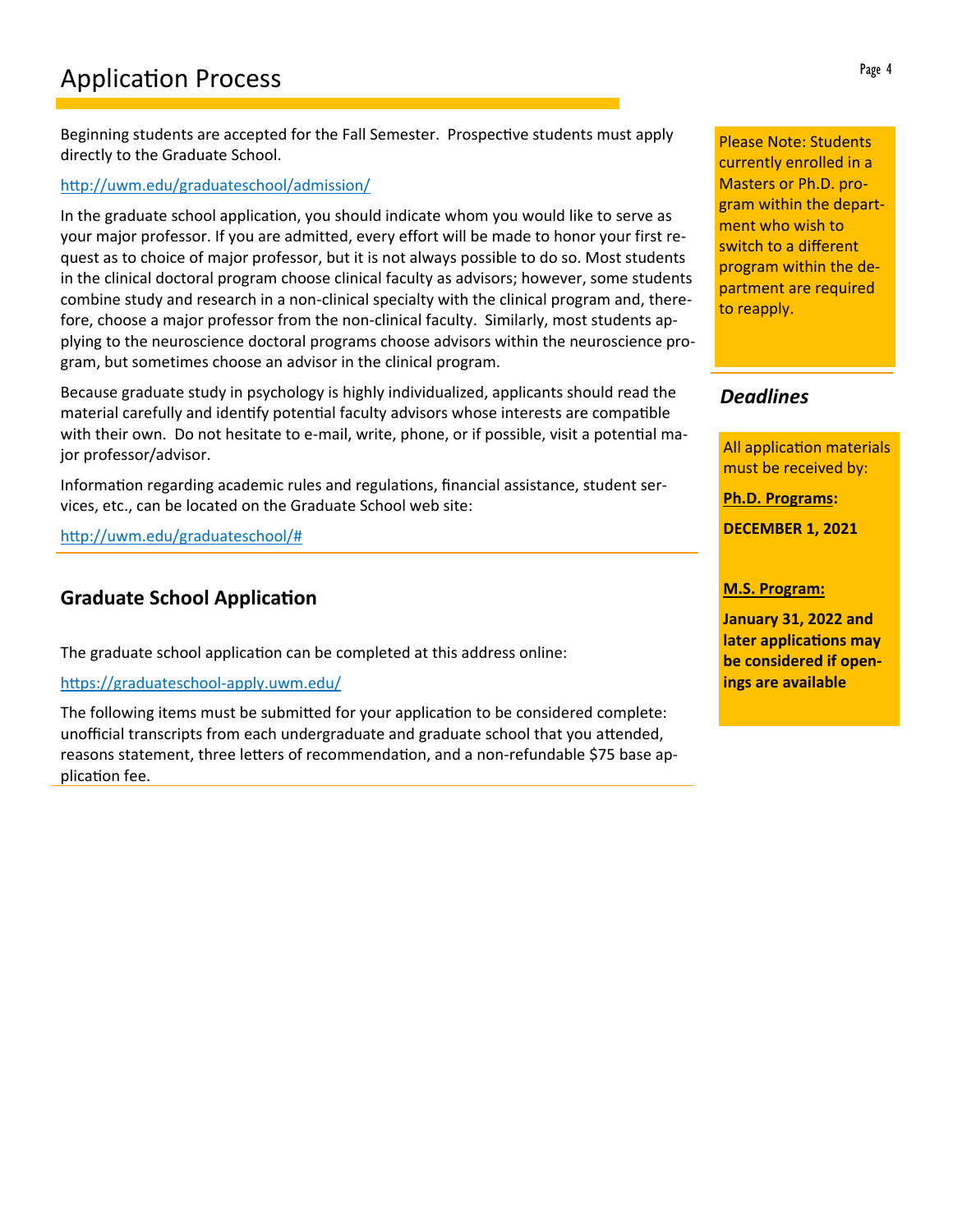Those applying to a Ph.D. program should complete their application to the graduate school so that it is received by **December 1, 2021.** Applicants to the terminal M.S. program should complete their application to the graduate school so that it is received by **January 31, 2022** Applicants who meet these deadlines and are accepted into the program can typically expect to receive information about their acceptance as early as late February to as late as late April. Notification of non-acceptance is usually made by May 1.

## **Interviews for Clinical Applicants**

Finalists who are being considered for admission to the Ph.D. program in clinical psychology will be interviewed. Interviews will be held on January 28, 2022. Only top candidates will be interviewed. There may be later interviews if fur‐ ther openings become available.

## **Interviews for Neuroscience Applicants**

The highest ranking candidates who are being considered for admission to the Ph.D. program in neuroscience will be interviewed. Neuroscience Interview Day will be held on February 4, 2022. Only top candidates will be invited.

## **Special Guidelines for InternaƟonal Students**

International students are required to follow additional instructions that are listed at this web page:

http://uwm.edu/cie/international-admissions/application-requirements/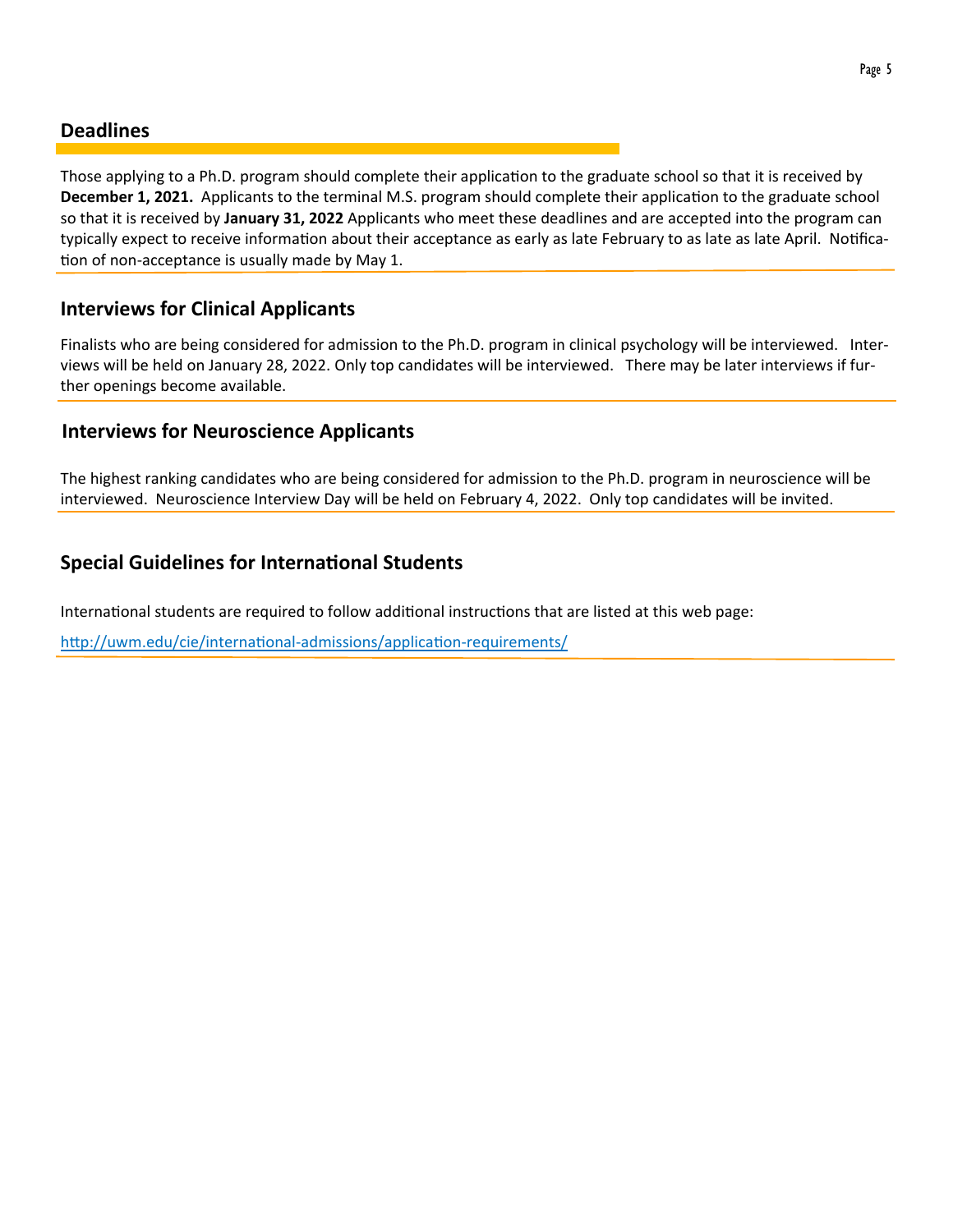# Doctoral Program in Clinical Psychology

#### **Core Faculty**

Shawn Cahill W. Hobart Davies Bonnie Klein‐Tasman Christine Larson Han Joo Lee Krista Lisdahl Stacey Nye

The Ph.D. program in clinical psychology is accredited by the American Psychological Association\* and follows the Boulder (scientist-practitioner) model. The UWM Clinical Psychology Program is also a member of The Academy of Psychological Clinical Science, which is a coalition of doctoral training programs that share a common goal of producing and applying scientific knowledge to the assessment, understanding, and amelioration of human problems. In addition, the program is a member of the Child Clinical and Pediatric Psychology Training Council (CCaPPTC). Our program is committed to excellence in scientific training, and to using clinical science as the foundation for designing, implementing, and evaluating assessment and intervention procedures. Students gain competence as scientists by reviewing basic and applied literatures relevant to clinical psychology and by conducting research under the direction of their major professor each semester. Students gain competence as practitioners by completing seminars, practica, and community placements in private and institutional settings. Although it is expected that some clinical students may emphasize either the basic or applied aspects of the Boulder model, the goal is excellence and integration of both areas. Evaluation of students is based on performance in courses, clinical teams, practica (clinical skills, ethical behavior, accepted professional behavior), a preliminary examination, and on the quality of their master's and doctoral research.

Most students in the clinical doctoral program choose clinical faculty as advisors; however, some students combine study and research in a non-clinical specialty with the clinical program and, therefore, choose a major professor from the non‐clinical faculty.

\*UWM's Clinical Psychology Program is Accredited by the American Psychological Associa‐ tion. Please use the contact information below to contact APA:

Office of Program Consultation and Accreditation 750 First Street, NE Washington, DC 20002‐4242 Phone: 202‐336‐5979

### **AdministraƟon**

The Director of Clinical Training, (DCT), Christine Larson, administers the policies and procedures of the program in clinical psychology. An important part of the program involves practicum work in the department's training clinic. The Psychology Clinic Director is Stacey Nye, Ph.D. The members of the Clinical Training Committee are the Clinical Program core faculty, a Department faculty representative from outside the Clinical program and two voting clinical graduate students.

## **Financial Support**

All students admitted to the doctoral program in clinical psychology receive academic-year financial support, usually in the form of teaching assistantships, which include not only a stipend but also full remission of tuition, and benefits such as health insurance. Many students also receive supplemental financial support. See p. 2 of this brochure for more infor‐ mation.

#### **Applicants with Advanced Degrees**

Individuals with advanced degrees, usually in psychology or neuroscience, are eligible to apply to the doctoral program in clinical psychology.

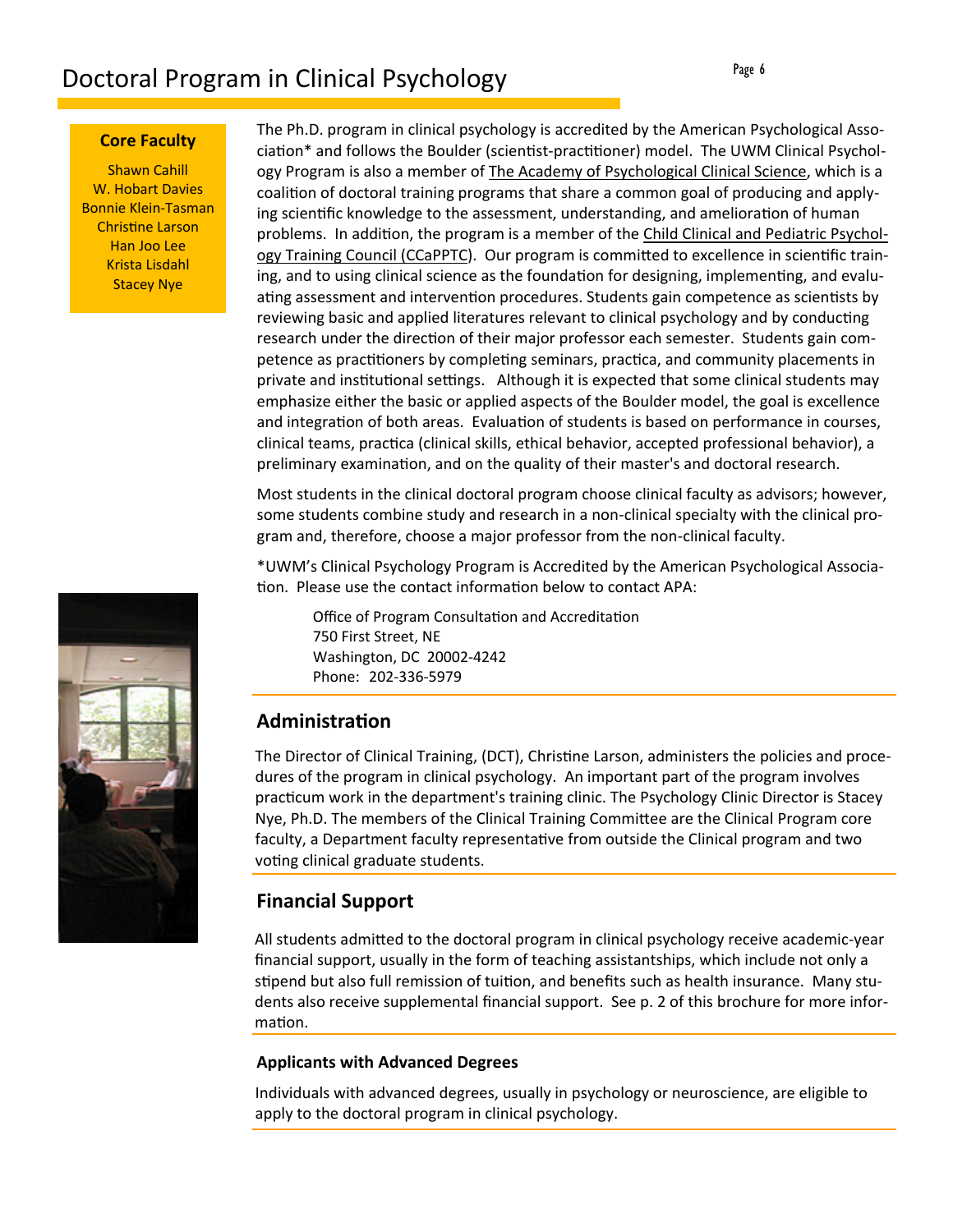### **Coursework**

The minimum degree requirement is 54 graduate credits beyond the bachelor's degree, at least 27 of which must be earned in residence at UWM. Students in psychology may earn more than 54 credits to satisfy the specific requirements of the program.

#### 1. Clinical Courses

Students in the clinical program satisfy their major by completing a sequence of required clinical courses, which can be seen in the table below. Note that in addition to classroom courses, students in the clinical program must also complete a sequence of practicum courses for a minimum of 400 hours of training in assessment, diagnosis, therapy, and professional practice; and later, a pre-doctoral, extramural, full-time (2000 hour) internship.

|        | <b>Fall Semester</b>                                                                                                               | <b>Spring Semester</b>                                                                                                                                                |
|--------|------------------------------------------------------------------------------------------------------------------------------------|-----------------------------------------------------------------------------------------------------------------------------------------------------------------------|
| Year 1 | Assessment I (831)<br>Developmental Psychopathology (912)<br>First Year Clinical Practicum (802)                                   | Clinical Research Methods (710)<br>First Year Clinical Psychology Practicum (802)                                                                                     |
| Year 2 | Professional Ethics and Issues in Clinical Psychology (712)<br>Practicum in Assessment (821)<br>Foundations of Psychotherapy (741) | Assessment II (832)<br><b>Empirically Supported Interventions (742)</b><br>Practicum in Empirically Supported Interventions (845)<br>Practicum in Assessment II (822) |
| Year 3 | Practicum in Therapy (842)                                                                                                         | Practicum in Therapy (842)                                                                                                                                            |
| Year 4 | Community Placement in Clinical Psychology (811)                                                                                   | Community Placement in Clinical Psychology (811)                                                                                                                      |
| Year 5 | Community Placement in Clinical Psychology (811, optional)                                                                         | Community Placement in Clinical Psychology (811,<br>optional)                                                                                                         |

2. Statistics requirement: Students must complete the two-semester introductory statistics sequence (Psychology 510 and 610).

3. Breadth requirement: Students must follow American Psychological Association requirements and must complete the following breadth courses: Psych 930 (which covers the social bases of behavior) and Psych 727 (which covers the cognitive/affective bases and the biological bases of behavior).

4. Multicultural requirement: Students must complete a course in multicultural issues in clinical or counseling psychology.

5. Developmental psychology requirement: Students must complete a graduate level lifespan developmental psychology course.

6. History of psychology requirement: Students who took a History of Psychology course as undergraduates, and/or who majored in psychology, have already satisfied the History of psychology requirement. Other students must complete a course in the History of Psychology in our department (Psychology 750).

## **Waiver of Coursework for Students with Prior Graduate Work**

Equivalent coursework taken elsewhere as a graduate student may substitute for one or more of the courses described above. Waiver of a required practicum course requires the consent of the major professor, and the DCT. Waiver of a required lecture course requires the consent of the major professor, the instructor of the course in question, and the DCT. Demonstration of proficiency is typically required before a waiver is granted.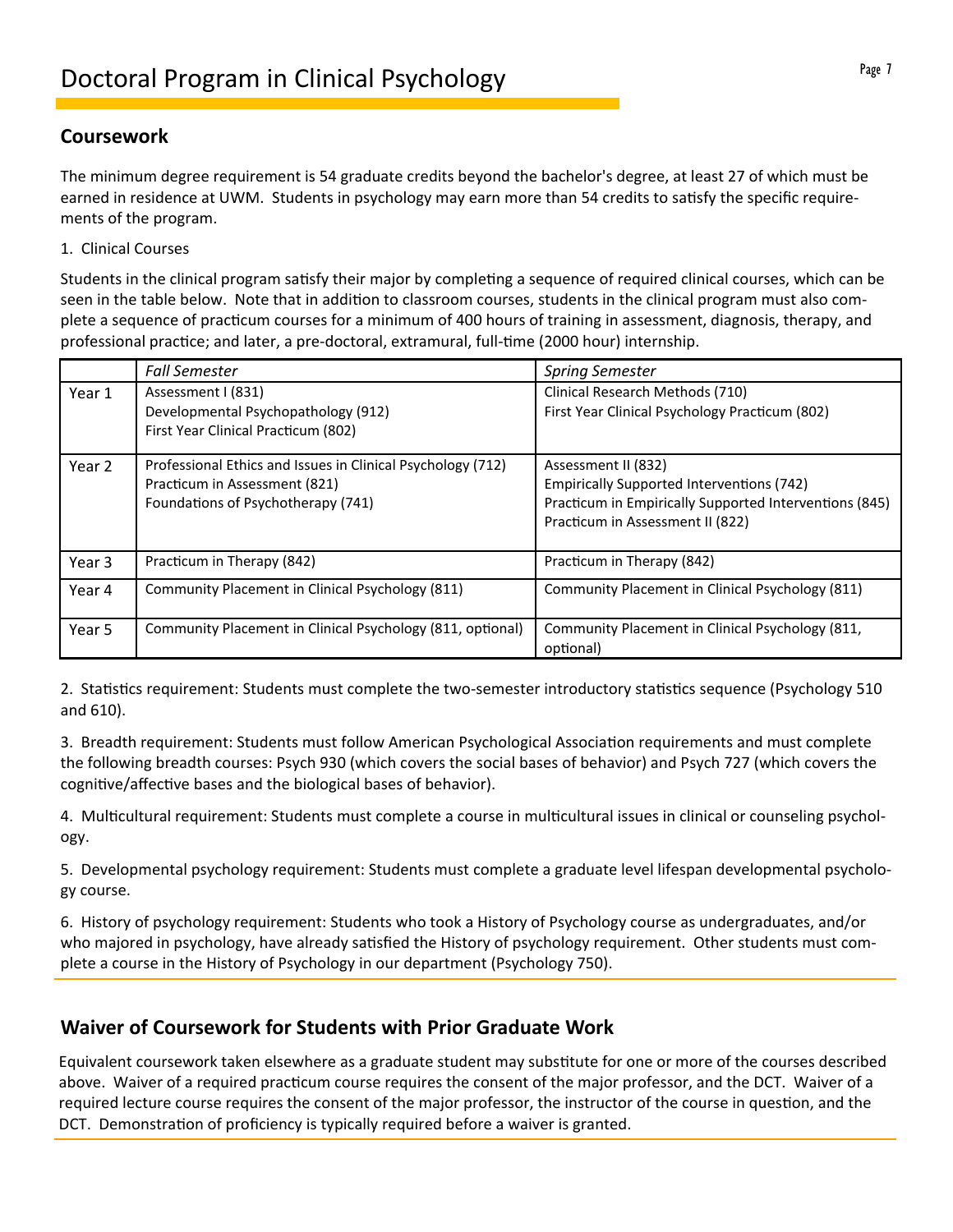## **Clinical Training and Program of Excellence in Scientifically Validated Interventions**

Students receive a minimum of eight semesters of clinical training. During their first three years in the program they receive both assessment and intervention training from the clinical faculty at the department's on-campus clinic after which they work in various community agencies under the supervision of adjunct faculty. Some of the community agencies involved in the department's training program include Children's Hospital of Wisconsin, the Zablocki Veterans Affairs Medical Center, the Medical College of Wisconsin Behavioral Medicine and Clinical Neuropsychology services, and Rogers Memorial Hospital. A criminal background check is required once admitted, and may affect placement. The Clinical Psychology program was recognized with a "Program of Excellence in Scientifically Validated Behavioral Interventions" grant from NIH, which resulted in further development of our curriculum in scientifically validated interventions for various psychological conditions. While offerings vary by year according to faculty interests and availability, we currently offer specialized training in prolonged exposure for PTSD and cognitive-behavioral therapy for anxiety, treatments for childhood elimination disorders, treatments for eating disorders, and cognitive behavior therapy for anxiety. Specialized training in Clinical Neuropsychology is also available in collaboration with our community partners. Upon successful completion of our program, students will have been trained as competent generalist psychologists as they have always been. However, students will also graduate with specialized training in the competent administration -delivery of assessment and treatment in specific empirically-supported interventions.

## **Master's Thesis**

The student, under the direction of his or her major professor, must develop an acceptable thesis based on empirical research. The student must pass an oral examination in defense of the thesis. Note: Students who, upon admission, already have a master's degree in psychology that included an empirically based master's thesis are exempt from the requirement of having to earn the M.S. at UWM, pending approval by the student's UWM advisor and the DCT. Stu‐ dents admiƩed with a master's degree in psychology that did *not* include a thesis must complete a thesis and earn the M.S. at UWM.

## **Doctoral Preliminary Examination**

To advance to doctoral candidacy, students must pass a preliminary examination in clinical psychology after they earn the M.S., and within five years of enrolling.

## **DissertaƟon**

The candidate must write an empirically-based dissertation that demonstrates the ability to formulate a research topic, pursue an independent and original investigation, and must pass an oral examination in defense of the dissertation.

## **Clinical Internship**

An extramural, one-year, full-time 2000 hour internship is required. Students must pass their preliminary examination and dissertation proposal before applying for internship. It is recommended that they pass their doctoral dissertation defense before beginning internship. This internship must be completed at an APA‐accredited site, or one approved by the depart‐ ment's Clinical Training Committee. Students from UWM have been very successful in obtaining internships at highly competitive sites across the country. In recent years, UWM's clinical psychology students have completed internships at Texas Children's Hospital, University of Chicago, Zablocki Milwaukee VA Medical Center, Duke University Medical Center, Universi‐ ty of Mississippi Medical Center, University of California-San Diego, Brown University Medical School, University of Cincinnati Medical Center, Seattle VA, Houston VA, and Harvard Medical School/Massachusetts General Hospital.

## **Time Limits**

Doctoral students must earn the M.S. within three years of enrolling (by March 10 of their third year for most favorable consideration within the teaching assistant priority system), and they must earn the Ph.D. within seven years of enrolling (exclusive of the internship year).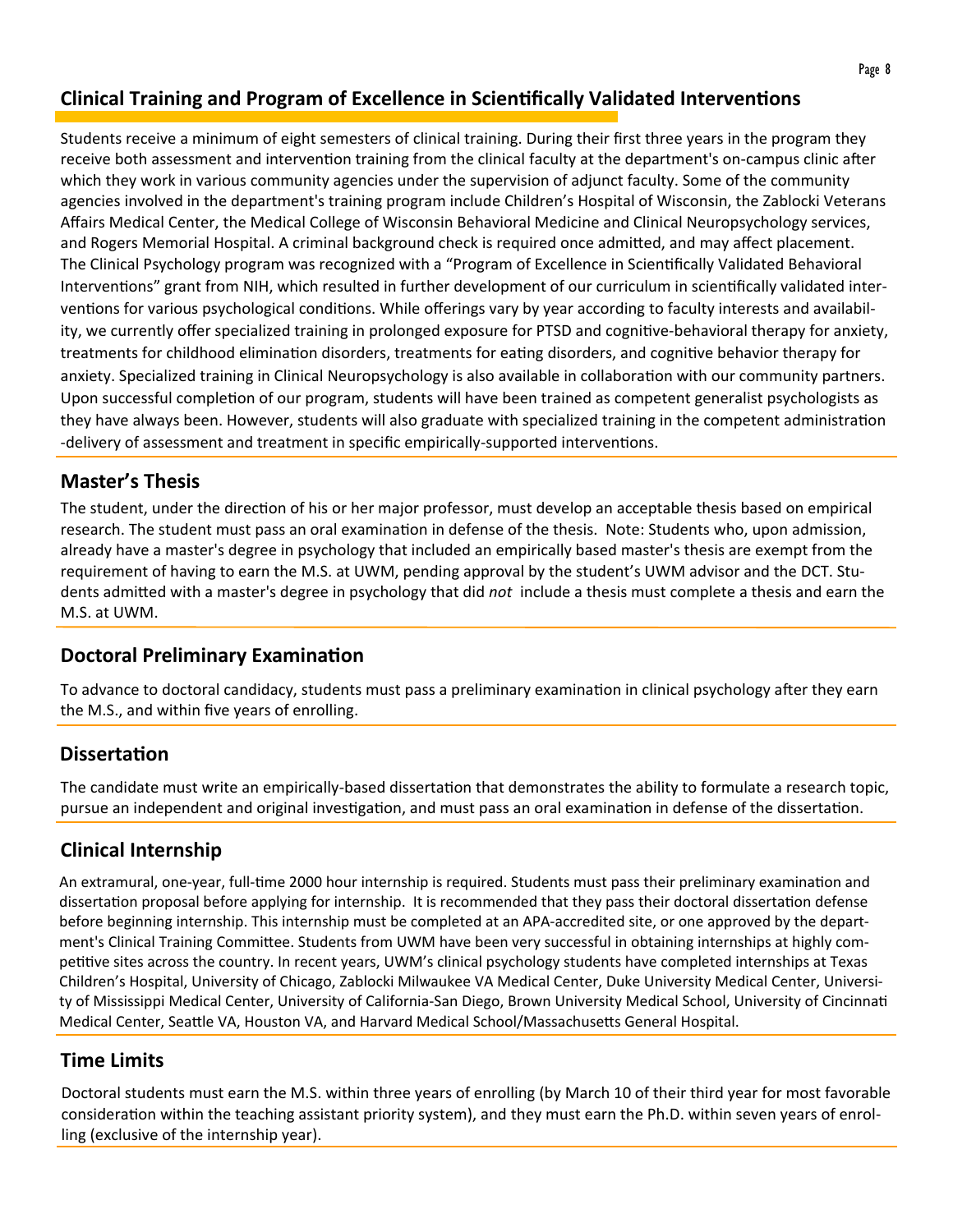# Poctoral Program in Neuroscience **Example 20** and the state of the state of the state of the state of the state of the state of the state of the state of the state of the state of the state of the state of the state of the

The Ph.D. program in neuroscience follows an apprenticeship model in which the student is exposed to individualized research experiences within the laboratory of his or her major professor and, in many cas‐ es, other faculty as well. This research training is accompanied by an integrated set of courses and semi‐ nars. Throughout, major emphasis is placed on the role of the neuroscientist as a scholar - a person who can advance neuroscience through original research.

#### **About Neuroscience**

Neuroscience is devoted to the study of the nervous system. The curriculum is designed to provide students with the intellectual and technical skills necessary for a productive career in academics or industry. Students are part of the greater Milwaukee Area Neuroscience group, which includes faculty members and students from various de‐ partments at UWM, the Medical College of Wisconsin, and Marquette University. Students learn a wide range of techniques working with laboratory animals and human subjects. These include experimental design, behavioral testing and analysis, neurophysiology, aseptic surgical techniques, quantitative protein and mRNA assays, immunohistochemistry, eyetracking, and functional magnetic resonance imaging (fMRI). Current research topics include cellular and molecular mechanisms of learning and memory; mapping brain areas involved in memory and emotion in humans and rodents using fMRI; effects of exercise on cerebral blood flow; mechanisms of recovery from brain damage; visual attention; effects of aging on learning and memory; and the role of calcium and calcium-binding proteins in ischemic cell death.

#### **Financial Support**

All students admitted to the doctoral program in neuroscience receive academic-year financial support, usually in the form of teaching assistantships, which include not only a stipend but also full remission of tuition, and benefits such as health insurance. Many students also receive supplemental financial support. See p. 2 of this brochure for more information.

#### **Coursework**

The minimum degree requirement is 54 graduate credits beyond the bachelor's degree, at least 27 of which must be earned in residence at UWM. Students in psychology may earn more than 54 credits to satisfy the specific program requirements. The Neuroscience curriculum includes four core courses (behavioral neuroscience, cellular and molecular neuroscience, cognitive neuroscience, and proseminar in biological psychology). Other required courses include a two-course statistics sequence, seminar in neuroscience (three semesters of enrollment), and 3 electives, chosen in consultation with the major professor.

#### **Waiver of Coursework for Students with Prior Graduate Work**

Equivalent coursework taken elsewhere as a graduate student may substitute for one or more of the courses described above. Waiver of a required course requires consent of the major professor and the instructor of the course in question.

#### **Master's Thesis**

The student, under the direction of his or her major professor, must develop an acceptable thesis based on empirical research. Candidates must pass an oral examination in defense of the thesis. Note: Students who, upon admission, already have a master's degree in psychology or neuroscience that included an empirically based master's thesis are exempt from the requirement of having to earn the M.S. at UWM. Students admitted with a master's degree in psychology or neuroscience that did *not* include a thesis must complete a thesis and earn the M.S. at UWM.

#### **Doctoral Preliminary Examination**

To advance to doctoral candidacy, students must pass a preliminary examination in Neuroscience after they earn the M.S., and within five years of enrolling.

#### **DissertaƟon**

Candidates must write an empirically-based dissertation that demonstrates the ability to formulate a research topic and pursue an independent and original investigation. Candidates must pass an oral examination in defense of the dissertation.

#### **Time Limits**

Doctoral students must earn the M.S. within three years of enrolling (by March 10 of their third year for most favorable consideration within the teaching assistant priority system), and they must earn the Ph.D. within seven years of enrolling.

**Core Faculty** Caitlin Bowman Ira Driscoll Karyn Frick Deborah Hannula Fred HelmsteƩer James Moyer Rodney Swain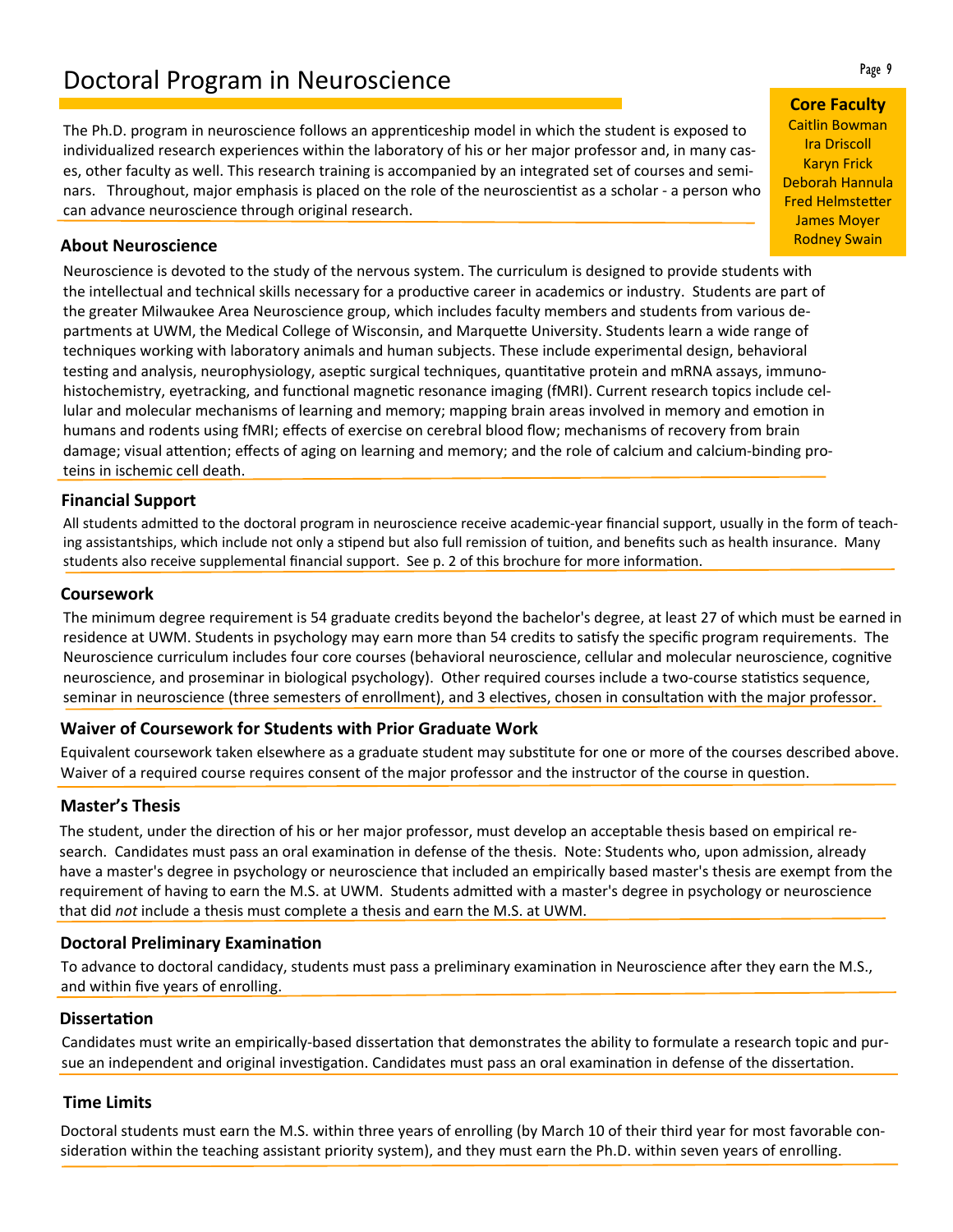# Terminal Master's Program in Health Psychology

Health psychology is concerned with the psychological variables that influence physical health and illness. The M.S. program in health psychology offers training in research and theories rel‐ evant to health promotion. The program of study consists of core health psychology coursework, research coursework, psychology breadth coursework, and an optional field placement. Recent research topics include gender and health, cancer prevention and health education, reproductive health and STD prevention, patient advocacy and self-care behaviors, the effects of stress and mechanisms of coping with it, and child abuse prevention. Research is conducted in the laboratory as well as in clinical settings and many of the faculty have strong ties to the Milwaukee community.

### **Coursework and Model Course Plan**

Coursework includes 36 credits distributed as follows (Course substitutions are permissible with the director's approval):

1. Twelve credits in core Health Psychology courses. All students must take Psych 955 (Seminar in Social Psychology and Health), and any three of the following courses: Psych 711 (Current Topics, only when the topic is Child Health Psychology or another topic directly relevant to health), Psych 754 (Proseminar in Biological Psychology), Psych 756 (Psychophysiology), Psych 854 (Behavioral Neuroscience), or Psych 930 (Seminar in Social Psychology). These core courses introduce students to research, theories, and applications of health psychology.

2. Fifteen credits in research courses: Psych 510 (Advanced Psychological Statistics), Psychology 610 (Experimental Design), Psych 932 (Proseminar in Evaluation Research), and six credits of Psych 790 (Independent Research) for those selecting the thesis option or six credits of Psych 791 (Master's Project for Master's Students) for those selecting the project option. These courses prepare students for conducting basic and applied research.

3. Nine credits in psychology breadth courses (virtually any psychology graduate‐level course not listed above).

4. Optional: Although students are exposed to theories and applications in coursework, field placements offer further opportunity to apply theory. Students are encouraged to complete at least 3 credits of 812 (Field Placement in Psychol‐ ogy) in their area of interest.

|        | <b>Fall Semester</b>                                                                                                                          | <b>Spring Semester</b>                                                                                              |
|--------|-----------------------------------------------------------------------------------------------------------------------------------------------|---------------------------------------------------------------------------------------------------------------------|
| Year 1 | Advanced Psychological Statistics (510)<br>Seminar in Social Psychology and<br>Health (955)<br>Core Selection 1<br><b>Breadth Selection 1</b> | Experimental Design (610)<br>Seminar in Evaluation Research (932)<br>Core Selection 2<br><b>Breadth Selection 2</b> |
| Year 2 | Core Selection 3<br>Master's Research (790)<br>Optional: Field Placement (812)                                                                | <b>Breadth Selection 3</b><br>Master's Research (790)<br><b>Defend Thesis</b>                                       |

## **Thesis or Project, Time Limit**

The student, under the direction of an advisor, has the option of developing either a thesis based on empirical research or a project (a review or theoretical paper). If the student chooses the thesis option, he or she must pass an oral defense of the thesis. The student must complete all degree requirements within seven years of initial enrollment.

## **RelaƟon of the Master's Program in Health Psychology to Doctoral Study in Psychology**

The M.S. program in health psychology is self-contained and primarily prepare students for work within the community. However, the emphasis on research training and basic principles also prepares students for doctoral studies. Some students may change their goals and wish to pursue a doctoral degree. Such students, if they do not have an undergraduate psychology major from UWM, are eligible to apply for admission to the department's doctoral programs. However, please note that the department's doctoral programs are highly competitive. Admission is neither automatic nor guaranteed. Applications from students in the M.S. specialization in health psychology are *not* given preferential treatment in the doctoral admission process.

**Core Faculty**  W. Hobart Davies Raymond Fleming Bonnie Klein‐Tasman **Marcellus Merritt**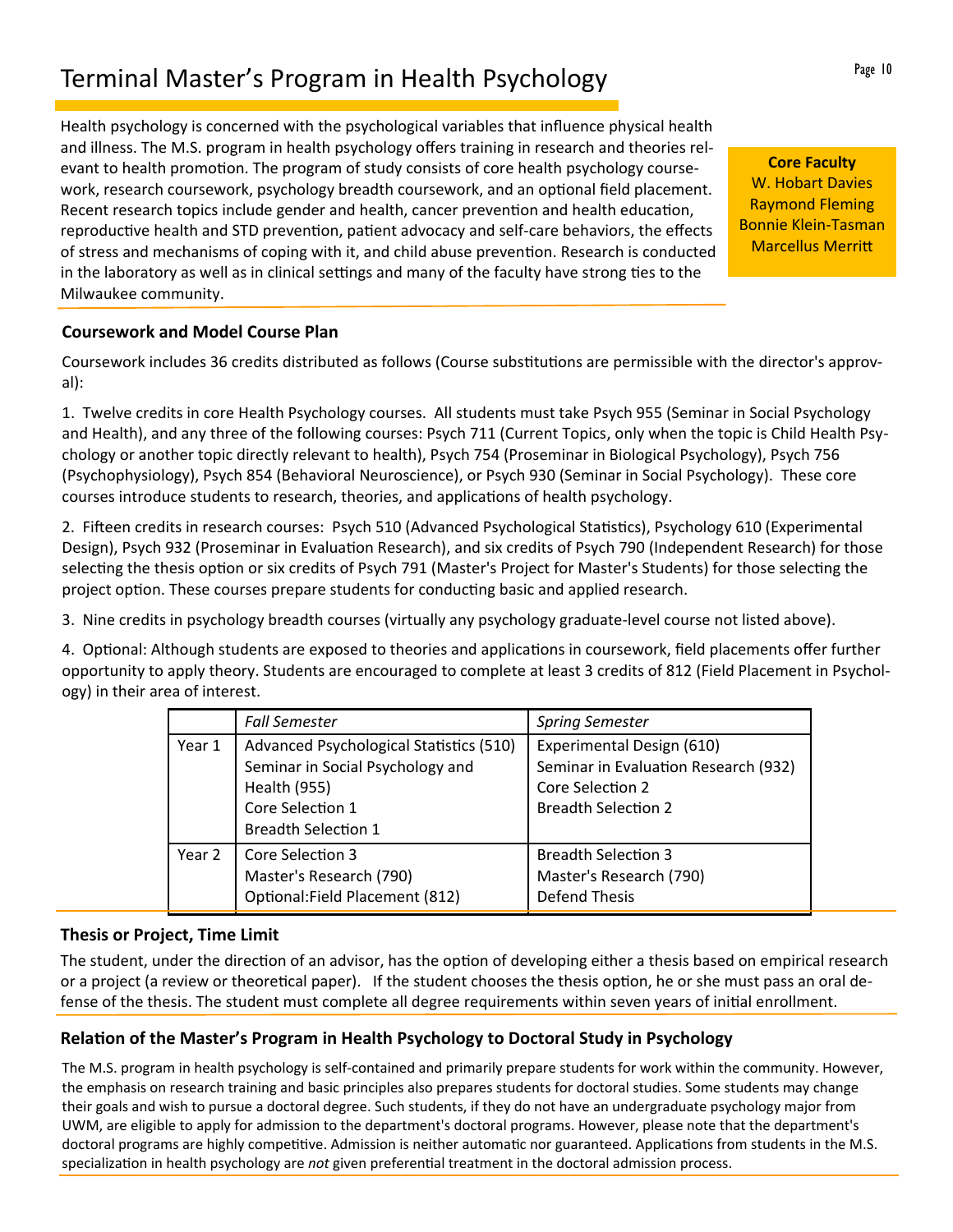All graduate students must have a major professor (advisor) to oversee their progress and to supervise their research. It is, therefore, important that potential major professors be considered very carefully on the graduate school application. Only those individuals listed in the graduate school application have openings for new students for the coming year. Those offered admission will be assigned to one of the major professors they have chosen during the application process. Faculty interests are briefly described in the following pages. For more detailed information about faculty members please visit: http://uwm.edu/psychology/our-people/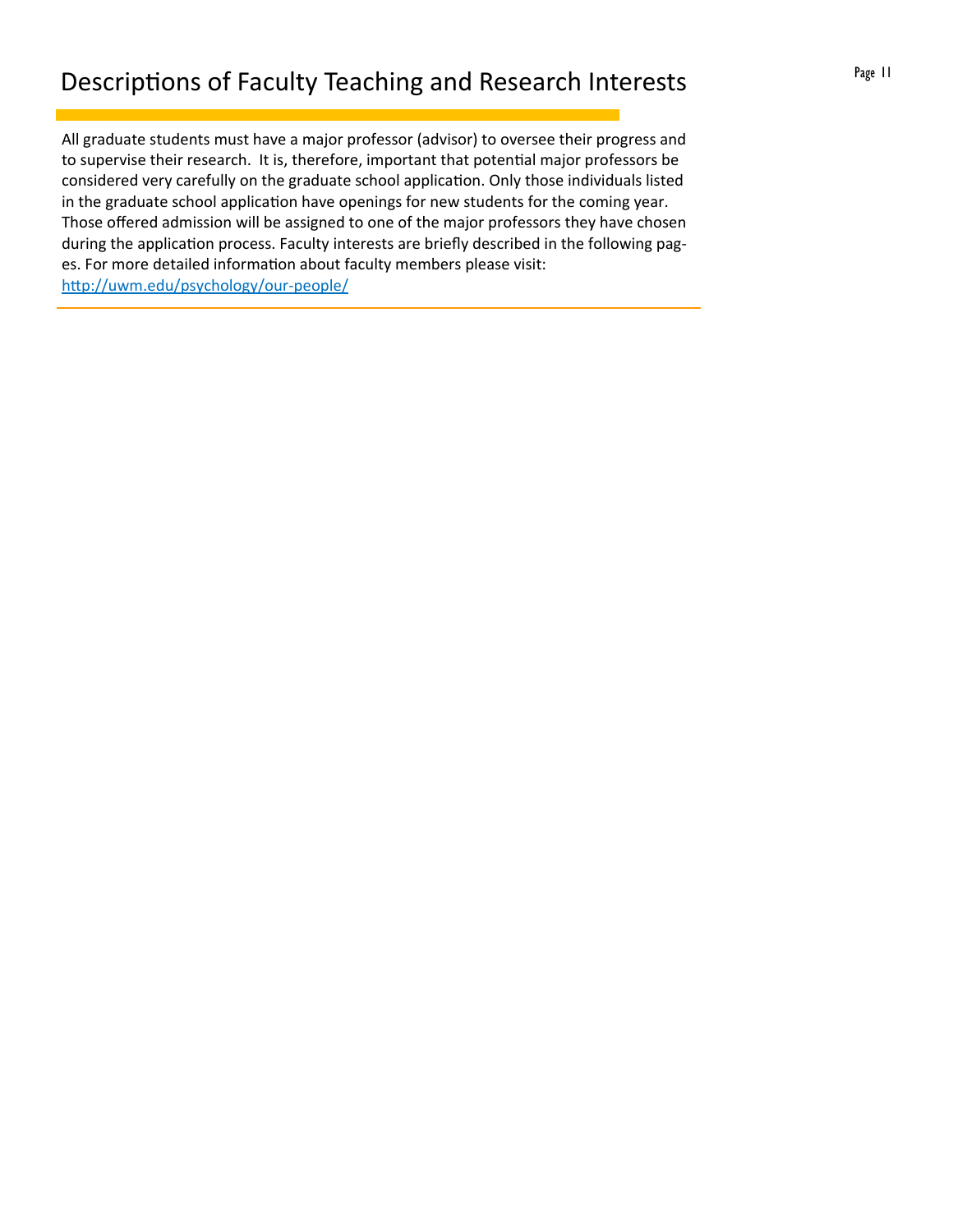# **Caitlin Bowman, Assistant Professor**

Ph.D., The Pennsylvania State University, 2015 Contact: bowman2@uwm.edu Website: https://www.cabilab-uwm.com/

## **Teaching and Research Interests**

Our work focuses on two important facets of memory and how they change with advanced age: 1) the ability to remember specific past events and 2) the ability to link across related experiences to form new knowledge. While it is well established that memory specificity declines with advanced age, less is known about how age affects the formation of new knowledge. To better understand these human memory functions, we use a combination of behavioral tasks, computational modeling, and brain imaging techniques that include model-based fMRI and multivariate pattern analyses. Our ultimate goal is to understand the basic cognitive and neural mechanisms of memory and age-related declines in memory, and to find ways to support new learning and flexible decision-making in people across the lifespan.

### **Selected Recent PublicaƟons**

**Bowman, C.R.,** de Araujo Sanchez, M.A., Hou, W., Rubin, S., & Zeithamova, D. (in press). Generalization and false memory in an acquired equivalence paradigm: the influence of physical resemblance across related episodes, *Frontiers in Psychology*.

**Bowman, C.R.**, Iwashita, T., & Zeithamova, D. (2020). Tracking prototype and exemplar representations in the brain across learning. *eLife.*

Zeithamova, D. & **Bowman, C.R.** (2020). GeneralizaƟon and the hippocampus: More than one story? *Neurobiology of Learning and Memory, 175*.

**Bowman, C.R.** & Zeithamova, D. (2020). Training set coherence and set size effects on concept generalization and recogniƟon. *Journal of Experimental Psychology: Learning Memory & CogniƟon, 46*(8), 1442‐1464*.*

Ashby, S.R., **Bowman, C.R.,** & Zeithamova, D. (2020). Perceived similarity ratings predict generalization success after tradiƟonal category learning and a new paired‐associate learning task. *Psychonomic BulleƟn and Review, 27*(4), 791‐ 800.

Frank, L.E., **Bowman, C.R.**, & Zeithamova, D. (2019). Differential functional connectivity along the long axis of the hippocampus aligns with differenƟal role in memory specificity and generalizaƟon. *Journal of CogniƟve Neuroscience*, *31* (12), 1‐18.

**Bowman, C.R.**, Chamberlain, J.C., & Dennis, N.A. (2019). Sensory representations supporting memory specificity: Age effects on behavioral and neural discriminability. *Journal of Neuroscience*, *39*(12), 2265‐2275.

**Bowman, C.R.** & Zeithamova, D. (2018). Abstract memory representations in the ventromedial prefrontal cortex and hippocampus support concept generalizaƟon. *Journal of Neuroscience, 38*(10), 2605‐2614.

Huhn, J.M., III, **Bowman, C.R.**, Dennis, N.A. (2018). Repeated study of items with and without repeated context: aging effects on memory discriminability. *Memory, 26*(5)*,* 603‐609*.*

**Bowman, C.R.\***, Shalome, S.L.\*, & Dennis, N.A. (2017). Modulation of target recollection and recollection rejection networks due to retrieval facilitaƟon and interference. *Learning & Memory, 24(11)*, 607‐611.

Bowman, C.R., & Dennis, N.A. (2016). The neural basis of recollection rejection: increases in hippocampal-prefrontal connectivity in the absence of a shared recall-to reject and target recollection network. *Journal of Cognitive Neuroscience, 28*(8), 1194‐1209.

#### **Key Areas of Interest**

Cognitive neuroscience of memory

Cognitive aging

Human neuroimaging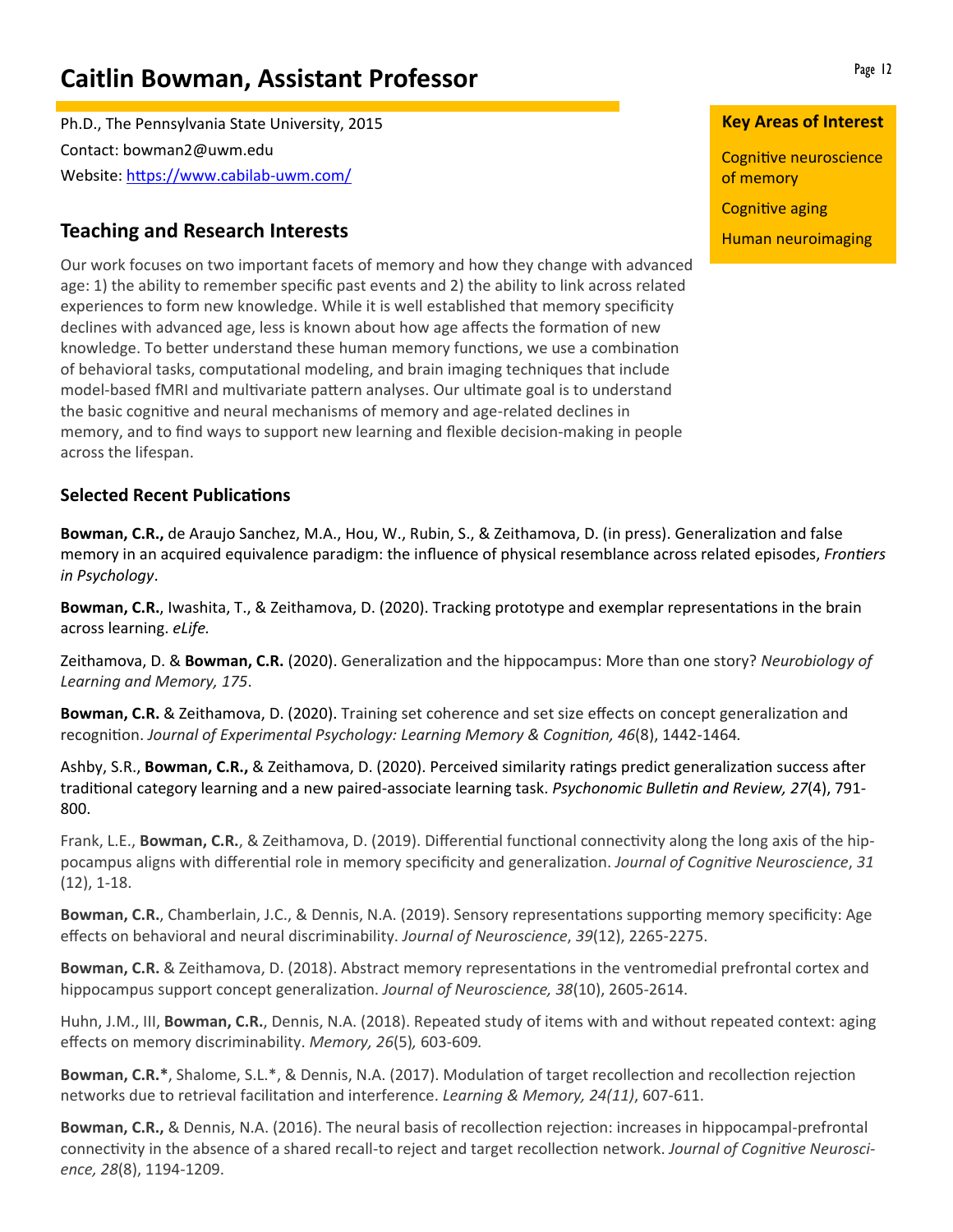# **Shawn Cahill, Associate Professor**

Ph.D., Binghamton University (SUNY), 1997 Contact: cahill@uwm.edu; (414) 229‐5099

### **Teaching and Research Interests**

My research background and clinical interests are in the nature and treatment of anxiety, especially posttraumatic stress disorder, obsessive-compulsive disorder (OCD), panic disorder, and social anxiety disorder. Although I continue to have interests in these areas, since moving to UWM, a major focus in my lab has been on the nature and consequences of sexual assault with an interest in working towards the development of interventions to reduce the incidence of sexual assault. Ongoing and recently completed research projects in the lab in‐ clude investigations into the nature of women's reactions to the threat of sexual assault in the context of dating, evaluation of the psychometric properties of a questionnaire designed to assess the frequency of various forms of sexual victimization and perpetration of sexual assault, and the motivation for engaging in non-suicidal self-injury. In addition, the lab is in collaboration with collaboration with Dr. Brad Riemann, Director of the OCD treatment programs at nearby Rogers Memorial Hospital, to help them evaluate the effectiveness of their various treatment programs. I view graduate students as junior colleagues who are expected to participate at all levels of lab projects, from developing a new idea all the way to submitting manuscripts reporting research results. Learning also occurs through teaching; it is expected that graduate students will serve as mentors to undergraduate research assistants, many of whom we hope will also consider a career in psychology. On the clinical and teach‐ ing end of things, I teach or contribute to several of the core courses in evidence based inter‐ ventions for psychological disorders and provide specialized training in the administration of cognitive behavior therapy for the treatment of anxiety through the department Psychology Clinic. I also teach an undergraduate course on basic conditioning and learning.

#### **Selected Recent PublicaƟons**

Anderson, R. E. & Cahill, S. P. (in press) The Utility of the Response-Latency Paradigm for EvaluaƟng Women's Responses to Threat. *Violence & VicƟms, 29,* 248‐261*.*

Cahill, S. P. & Anderson, R. E. (in press). Treatment of PTSD: Empirically based and ethical clinical decision making. *FOCUS: The Journal of Lifelong Learning in Psychiatry, 11,* 362‐367*.*

Jayawickreme, N., Cahill, S. P., Riggs, D. S., Rauch, S. A. M., Resick, P. A., Rothbaum, B. O., & Foa, E. B. (in press). Primum non nocere (first do no harm): Symptom worsening and im‐ provement in female assault victims after prolonged exposure for PTSD. *Depression and Anxiety.*

Manos, R. C., Cahill, S. P., Wetterneck, C. T., Conelea, C. A., Ross, A. R., & Riemann, B. C. (2010). The impact of experiential avoidance and obsessive beliefs on obsessive-compulsive symptoms in a severe clinical sample. *Journal of Anxiety Disorders, 24,* 700‐708*.*

Robinson, J. S., Larson, C. L., & Cahill, S. P. (2013, November 25). Relations between resilience, positive and negative emotionality, and symptoms of anxiety and depression. *Psychological Trauma: Theory, Research, PracƟce, and Policy. Advance online publicaƟon. doi: 10.1037/a0033733.* 

Mueller, D., & Cahill, S. P. (2010). Noradrenergic modulation of extinction learning and exposure therapy. *Behavioural Brain Research, 208,* 1‐11.

Simpson, H. B., Wetterneck, C. T., Cahill, S. P., Steinglass, J. E., Franklin, M. E., Leonard, R. C., Weltzin, T. E., & Riemann, B. C. (2013). Treatment of obsessive compulsive disorder complicated by comorbid eaƟng disorders. *CogniƟve Behaviour Therapy, 42,* 64‐76.

#### **Key Areas of Interest**

Nature, Consequences, and Prevention of Sexual Assault Cognitive-Behavior Therapy in Adults Nature, Assessment, and Treatment of Anxiety Disorders, with an em‐ phasis on Posttraumatic Stress Disorder (PTSD) and Obsessive‐ Compulsive Disorder (OCD)

**Dr. Cahill will not be accepƟng students for the 2022‐2023 academic year.**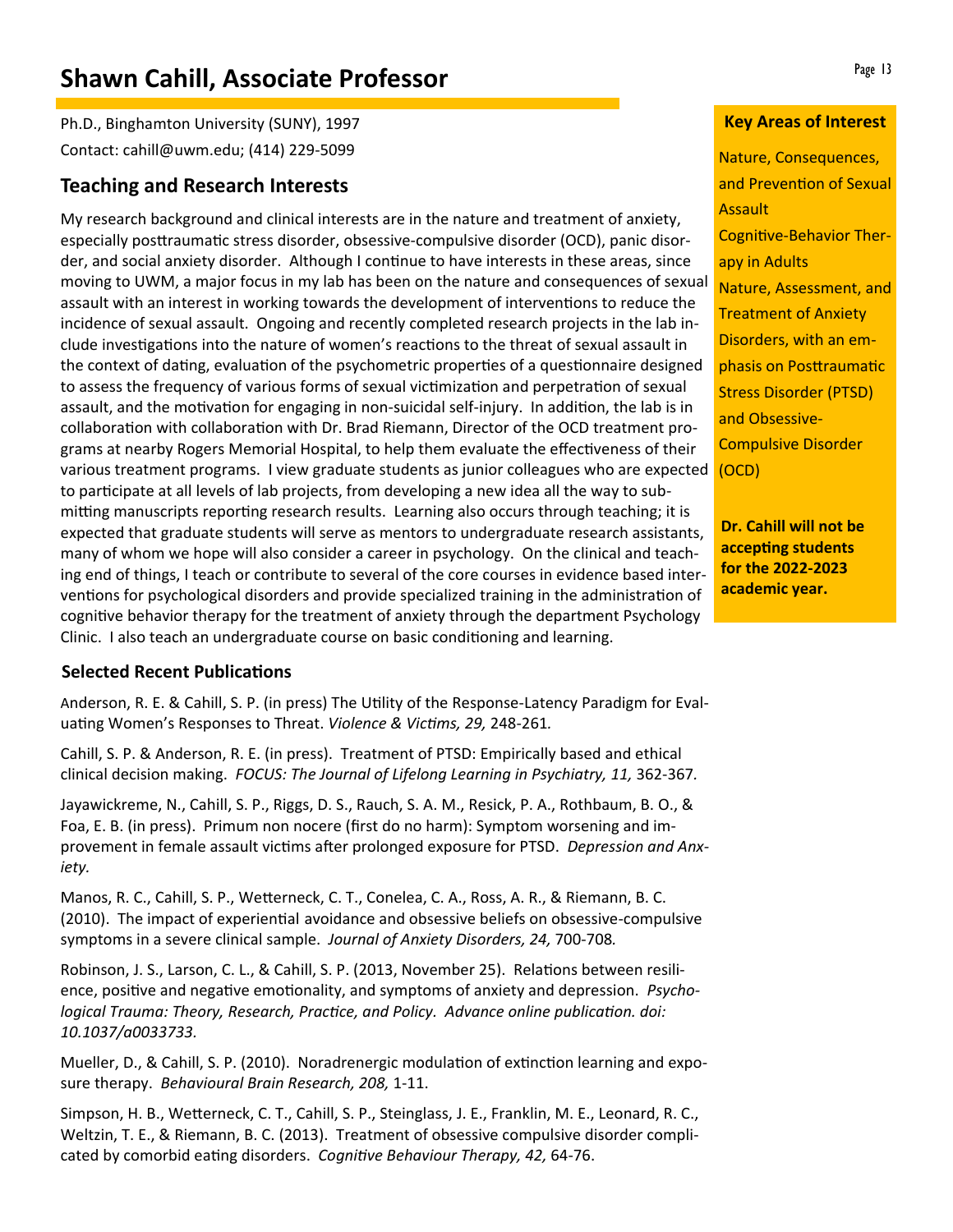# **W. Hobart Davies, Professor Page 14**

Ph.D., Michigan State University, 1992 Contact: hobart@uwm.edu; (414) 229‐6594 Website: sites.uwm.edu/hobart/

### **Teaching and Research Interests**

My clinical, teaching, and research interests center on the adjustment of children and fami‐ lies under conditions of severe stress. Current projects focus on empirical research ethics, prevention of the Choking Game, pediatric chronic pain, behavioral treatment of constipa‐ tion and feeding disorders, parent‐child communication, and infant‐parent bed‐sharing and room‐sharing.

### **Selected Recent PublicaƟons**

Bernacki, J.M., & Davies, W.H. (2012). Prevention of the Choking Game: Parent perspe Ɵves. *Journal of Injury & Violence Research, 4*, 73‐78.

Hainsworth, K.R., Miller, L.A., Stolzman, S.C., Fidlin, B.M., Davies, W.H., Weisman, S.J., & Skelton, J.A. (2012). Pain as a comorbidity of pediatric obesity. ICAN: *Infant, Child, & Adolescent NutriƟon, 4*, 315‐320.

Salamon, K.S., ...Davies, W.H., & Kichler, J.C. (2012). Experiencing Type 2 diabetes mellitus: Qualitative analysis of adolescents' concept of illness, adjustment and motivation to engage in self‐care behaviors. *The Diabetes Educator, 38*, 543‐551.

Gorodzinsky, A.Y., Davies, W.H., & Drendel, A.L. (2013). Parents' treatment of their chil‐ dren's pain at home: Pharmacological and non‐pharmacological approaches. *Journal of Pediatric Health Care, 18*.

Hainsworth, K.R., … Davies, W.H., & Weisman, S.J. (2013). A pilot study of yoga for chronic headaches in youth: Promise amidst challenges. *Pain Management Nursing*.

Gorodzinsky, A.Y., Davies, W.H., et al. (2013). Adolescents' perceptions of family dynamics when a sibling has chronic pain. *Children's Health Care, 42*, 333‐352.

Medrano, G.R., Berlin, K.S., & Davies, W.H. (2013). Utility of the PedsQL Family Impact Module: Assessing the psychometric properties in a community sample. *Quality of Life Research, 22*, 2899‐2907.

Jastrowski Mano, K.E., … Davies, W.H., & Weisman, S.J. (2013). A randomized controlled pilot study of Mindfulness-based Stress Reduction for pediatric chronic pain. Alternative *Therapies in Health & Medicine, 19*, 8‐14.

Salamon, K.S., Davies, W.H., Fuentes, M., Weisman, S.J., & Hainsworth, K.R. (2014). The Pain Frequency‐Severity‐Duration (PFSD) scale as a measure of pain: Preliminary validation in a pediatric chronic pain sample. Pain Research & Treatment, 2014, 1-6.

Pediatric Psychology

Clinical Child and Ado‐ lescent Psychology

Pediatric Injury Preven‐ tion

Empirical Ethics

Coping with Chronic Ill‐ ness

Pediatric Gastroenterol‐ ogy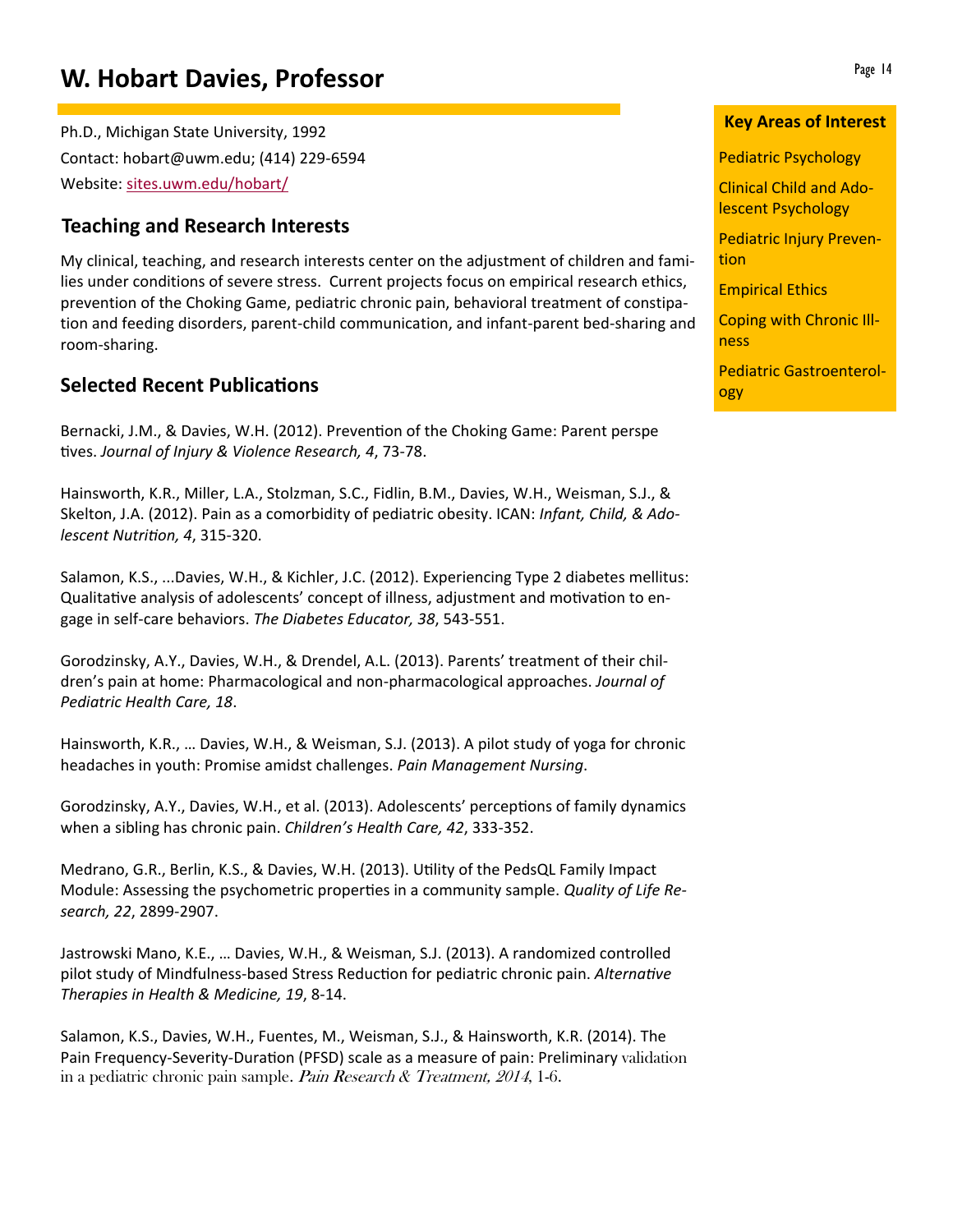# **Ira Driscoll, Associate Professor**

P.h.D., University of Lethbridge, Alberta, Canada, 2005

Contact: driscoli@uwm.edu; (414) 229‐6665

#### **Teaching and Research Interests**

My work is focused on understanding brain changes as early predictors of cognitive deficits and de‐ mentia, and the role for hormones and genetic background as modulators of age-related cognitive decline. The function of the hippocampus and the nature of amnesia in aging and Alzheimer's disease are of particular interest. Current research objectives include: 1. Investigating the nature of genetic risk for age‐related cognitive decline, the underlying neural circuitry and dynamics, and the role of hormone treatment as a modifier. 2. Investigating factors that reduce the risk of cognitive decline and dementia. 3. Understanding the function of the hippocampal formation and the anatomical and func‐ tional organization of learning and memory, in general. 4. Spatial navigation, sexually dimorphic be‐ havior and hormones.

Courses Taught: Psych 254: Physiological Psychology, Psychology 433: Neuropsychology, Psych 680: Psychology of Aging, Psych 654: Advanced Physiological Psychology, Psych 854: Behavioral Neuroscience

#### **Selected Recent PublicaƟons**

Driscoll I, Snively BM, Espeland MA, Shumaker SA, Rapp SR, Goveas JS, Casanova RL, Wactawski‐Wende J, Manson JE, Rossom R, Brooks J, Hernandez DG, Singleton AB, Resnick SM. A candidate gene study of risk for dementia in older, postmenopausal women: Results from the Women's Health Initiative Memory Study. Int J Geriatr Psychiatry. 2019;34(5):692‐699.

Korthauer LE, Awe E, Frahmand M, Driscoll I. Genetic Risk for Age‐Related Cognitive Impairment Does Not Predict Cognitive Performance in Middle Age. J Alzheimers Dis. 2018;64(2):459‐471.

Korthauer LE, Zhan L, Ajilore O, Leow A, Driscoll I. Disrupted topology of the resting state structural connectome in middle‐aged APOE ε4 carriers. Neuroimage. 2018;178:295‐305.

Korthauer LE, Goveas J, Espeland MA, Shumaker SA, Garcia KR, Tindle H, Salmoirago‐Blotcher E, Sink KM, Vaughan L, Rapp SR, Resnick SM, Driscoll I. Negative Affect Is Associated With Higher Risk of Incident Cognitive Impairment in Nondepressed Postmenopausal Women. J Ger-<br>ontol A Biol Sci Med Sci. 2018;73(4):506‐512.

Cacciottolo M, Wang X, Driscoll I, Woodward N, Saffari A, Reyes J, Serre ML, Vizuete W, Sioutas C, Morgan TE, Gatz M, Chui HC, Shumaker SA, Resnick SM, Espeland MA, Finch CE, Chen JC. Particulate air pollutants, APOE alleles and their contributions to cognitive impairment in older women and to amyloidogenesis in experimental models. Transl Psychiatry. 2017;7(1):e1022.

Korthauer LE, Nowak NT, Frahmand M, Driscoll I. Cognitive correlates of patial navigation: Associations between executive functioning and the virtual Morris Water Task. Behav Brain Res. 2017;317:470‐478.

Casanova R, Wang X, Reyes J, Akita Y, Serre ML, Vizuete W, Chui HC, Driscoll I, Resnick SM, Espeland MA, Chen JC. A Voxel-Based Morphome-<br>try Study Reveals Local Brain Structural Alterations Associated with Ambient Fine Pa 2016;10:495.

Driscoll I, Shumaker SA, Snively BM, Margolis KL, Manson JE, Vitolins MZ, Rossom RC, Espeland MA. Relationships Between Caffeine Intake and Risk for Probable Dementia or Global Cognitive Impairment: The Women's Health Initiative Memory Study. J Gerontol A Biol Sci Med Sci. 2016;71(12):1596‐1602.

Korthauer LE, Nowak NT, Moffat SD, An Y, Rowland LM, Barker PB, Resnick SM, Driscoll I (2016). Correlates of virtual navigation performance in older adults. Neurobiology of Aging. 39: 118‐127.

Goveas JS, Rapp SR, Hogan PE, Driscoll I, Tindle HA, Smith JC, Kesler SR, Zaslavsky O; Rossom RC, Ockene JK, Yaffe K, Manson JE, Resnick SM, Espeland MA (2016). Predictors of Optimal Cognitive Aging in 80+ Women: The Womens Health Initiative Memory Study. The Journals of Gerontology Series A: Biological Sciences and Medical Sciences 71 (Suppl 1): S62‐S71.

Chen JC, Wang X, Wellenius GA, Serre ML, Driscoll I, Casanova R, McArdle JJ, Manson JE, Chui HC, Espeland MA (2015). Ambient Air Pollution and Neurotoxicity on Brain Structure: Evidence from Women's Health Initiative Memory Study. Ann Neurol. 78(3):466‐76.

Nowak NT, Murali A, Driscoll I (2015). Factors related to sex differences in navigating a computerized maze. Journal of Environmental Psychology. 43:136‐144

Driscoll I, Troncoso JC, Rudow G, Sojkova J, Pletnikova O, Zhou Y, Kraut MA, Ferrucci L, Mathis CA, Klunk WE, O'Brien RJ, Davatzikos C, Wong DF, Resnick SM (2012). Correspondence between in vivo (11)C‐PiB‐PET amyloid imaging and postmortem, region‐matched assessment of plaques. Acta Neuropathol. 124(6):823‐31.

Driscoll I, Martin B, An Y, Maudsley S, Ferrucci L, Mattson MP, Resnick SM (2012). Plasma BDNF is associated with age‐related white matter atrophy but not with cognitive function in older, non‐demented adults. PLoS One. 7(4):e35217.

Driscoll I, Davatzikos C, An Y, Wu X, Shen D, Kraut M, Resnick SM (2009). Longitudinal pattern of regional brain volume change differentiates normal aging from MCI. Neurology 72(22):1906‐13.

Driscoll I, Resnick SM, Troncoso JC, An Y, O'Brien R, Zonderman AB (2006). Impact of Alzheimer's pathology on cognitive trajectories in nondemented elderly. Ann Neurol. 60(6):688‐95.

#### **Key Areas of Interest**

**Behavioral and Cognitive Neuroscience** 

Brain Imaging

Neurobiology of Learning and Memory

Neurodegenerative Disorders/Dementia

**Dr. Driscoll will not be ac‐ cepting students for the 2022‐2023 academic year.**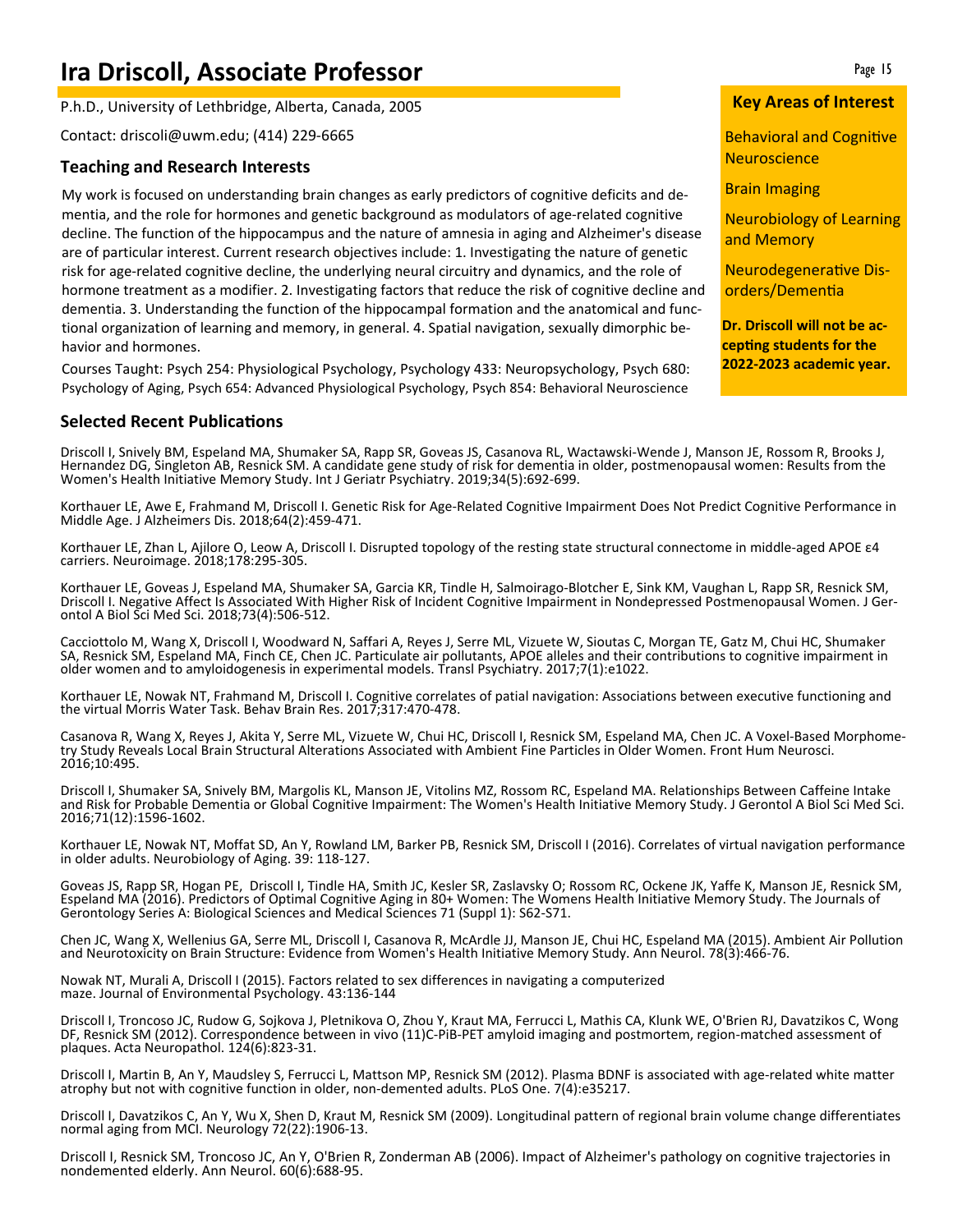Ph.D., Uniformed Services University of the Health Sciences, 1986 Contact: mundo@uwm.edu; (414) 229‐3980

## **Teaching and Research Interests**

I conduct both laboratory and field research in several areas of health psychology, including emo‐ tion, anxiety, stress and coping, and symptom perception. My current research focuses on laboratory and field investigations of the contributions of the autonomic nervous system to the genesis and maintenance of emotion and anxiety. Recently completed work in my lab has looked at the role of unrecognized autonomic arousal on cardiovascular reactivity during emotion; the importance of cognitive and autonomic correlates of worry in anxious individuals; and, the role of autonomic arousal in symptom perception. Current research projects include an investigation of the role autonomic arousal plays in the generation of emotion, an investigation of how mindfulness may reduce cardiovascular responses to routine daily stressors, and a laboratory study of the effects of peripheral efferent and afferent signals on negative affect. I also conduct research on the importance of perceived control over learning on student engagement, student learning, and academic success.

I teach Psychophysiology (656/756) and the required graduate statistics sequence (510, 610).

## **Selected Recent PublicaƟons**

\* Student Author

**Fleming, R.,** Pedrick, L. E., Stoiber, L. C., \*Kienzler, S., \*Fleming, R. R., & Reddy, D. M. (2018). Increasing undergraduate success: A randomized controlled trial of U-Pace instruction. *Online Learning Journal*. 22(3), 175-192. https:// olj.onlinelearningconsortium.org/index.php/olj/article/view/1317

**Fleming, R.,** \*Kienzler, S., Stoiber, L. C., \*Fleming, R. R., Pedrick, L. E., & Reddy, D. M. (2018). Randomized controlled trials of U-Pace instruction: Outcomes in two gateway courses. Journal of Computer Assisted Learning. https://doi.org/10.1111/ jcal.12286

\*Stearns, S., \*Fero, L., & Fleming, R. (2017). Regulating emotional arousal through manipulation of simple hand move-<br>ments. Journal of Applied Psychophysiology and Biofeedback 42, 39-50. DOI: 10.1007/s10484-017-9350-8

\*Toussaint, L., \*Lange, L. J., \*O'Connor, M., \*Nakajima, M., & **Fleming, R.** (online prior to print 4/18/17). Control‐oriented coping moderates stress responses in evacuees from a technological accident. Journal of Applied Biobehavioral Research. https://doi.org/10.1111/jabr.12062

\*Nakajima, M., \*Chen, W., & Fleming, R. (2017). Effects of unrecognized arousal on positive and negative emotions. Jour*nal of Applied Biobehavioal Research.* hƩps://doi.org/10.1111/jabr.12103

Fleming, R., Barth, D.J., Weber, N., Pedrick, L. E., \*Kienzler, S., & Reddy, D. M. (2017). Effect of U-Pace instruction on aca-<br>demic success, learning, and perceptions in younger and older undergraduates. American Journal

**Fleming, R.,** Stoiber, L. C., \*Pfeiffer, H. M., \*Kienzler, S. E., \*Fleming, R. R., Pedrick, L. E., Barth, D. J., & Reddy, D. M. (2016). Using *U-Pace* instrucƟon to improve the academic performance of economically disadvantaged undergraduates. *Journal of Computer Assisted Learning*. 32(4), 304‐313. hƩps://doi.org/10.1111/jcal.12133

\*Levine, J.C., Burns, E.A., Whittle, J., **Fleming, R.,** Knudson, P., Flax, S., & Leventhal, H. (2016). Randomized trial of technol-<br>ogy-assisted self-monitoring of blood glucose by low-income seniors: improved glycemic con

\*Levine, J.C., Fleming, R., \*Piedmont, J.I., \*Cain, S.M., & \*Chen, W. (2016). Heart Rate Variability and GAD during labora-<br>tory-induced Worry and Aversive Imagery. Journal of Affective Disorders 205, 207-215. doi:10.1016/

**Fleming, R.,** Pedrick, L. E., & Reddy, D. M. (2016). Progress on *U-Pace* instruction. EDUCAUSE Review. This article is licensed under Creative Commons BY‐NC‐ND 4.0. http://er.educause.edu/articles/2016/9/progress-for-the-u-pace-online-instructional-approach

### **Key Areas of Interest**

Stress and Coping

Emotion

Science of Teaching and **Learning** 

**Dr. Fleming will not be accepƟng students for the 2022‐2023 academ‐ ic year.**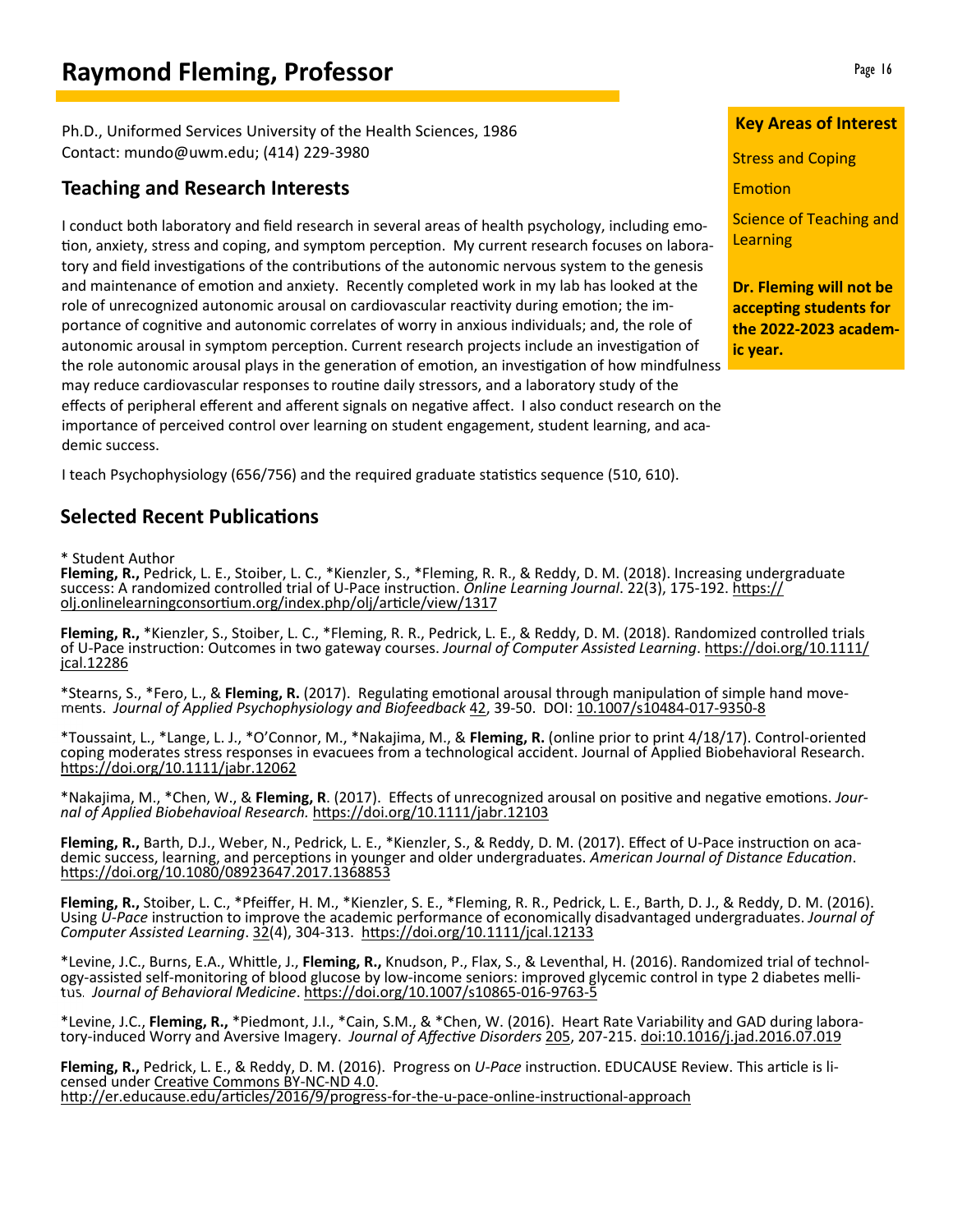# **Karyn Frick, Distinguished Professor**

Ph.D., Johns Hopkins University, 1996 Contact: frickk@uwm.edu; (414) 229–6615 Website: people.uwm.edu/frickk/

#### **Teaching and Research Interests**

The Frick laboratory studies the molecular and cellular mechanisms through which sex‐steroid hor‐ mones, like estrogens and progesterone, influence memory consolidation and brain function throughout the adult female and male lifespan. By pinpointing these mechanisms, our ultimate goal is to identify key receptors, kinases, epigenetic and transcription factors, and genes that could be targets for the development of new treatments to reduce memory dysfunction in aging, Alzheimer's disease, and various neuropsychiatric disorders.

Our laboratory uses mice and rats to examine systems-level and cellular-level questions about memory formation in a mammalian system where the effects of hormones and aging are similar to those in humans. Our studies combine a variety of approaches including behavioral, biochemical, chemogenetic, epigenetic, pharmacological, and anatomical methods to study hormonal regulation of memory consolidation, intracellular signaling, gene transcription, local protein translation, and neuronal dendrite morphology in brain regions including the hippocampus, medial prefrontal cortex, and nucleus re‐ uniens. This work involves female and male wild-type rodents, as well as transgenic mouse models of Alzheimer's disease.

Current projects also explore sex differences in memory, examine a role for glia in estrogenic memory enhancement, and use chemogenetic and optogenetic methods to elucidate the brain circuitry underlying hormonal mediation of memory. Through our collaborative work with other labs, we are also developing novel estrogen receptor agonist compounds and histone deacetylase inhibitors to reduce memory loss in aging and Alzheimer's disease.

I teach The Aging Brain, Hormones and Behavior, and Introduction to Psychology.

#### **Selected Recent PublicaƟons**

Fleischer, A.W., Schalk, J.C. Wetzel, E., Sem, D.S., Donaldson, W.A., and Frick, K.M. (2021). Long-term oral administration of the novel estrogen receptor beta agonist EGX385 enhances memory consolidation and alleviates drug-induced hot flashes in ovariectomized mice. *Hormones and Behavior*, 130, 104948

Taxier, L.R., Gross, K.S., and Frick, K.M. (2020). Oestradiol as a neuromodulator of learning and memory. *Nature Reviews Neuroscience*, 21, 535‐550.

Frick, K.M. (Ed). (2020). *Estrogens and Memory: Basic Research and Clinical ImplicaƟons.* New York: Oxford University Press. ISBN: 9780190645908.

Kim, J., Schalk, J.C., Koss, W.A., Gremminger, R.L., Taxier, L.R., Gross, K.S., Frick, K.M. (2019). Dorsal hippocampal actin polymerization is necessary for activation of G-protein-coupled estrogen receptor (GPER) to increase CA1 dendritic spine density and enhance memory consolidation. *Journal of Neuroscience*, 39(48):9598-9610.

Tuscher, J.J., Taxier, L.R., Schalk, J.C., Haertel, J.M., Frick, K.M. (2019). Chemogenetic suppression of medial prefrontaldorsal hippocampal interactions prevents estrogenic enhancement of memory in female mice. *eNeuro*, March/April; 6 (2) e0451‐18.2019 1‐12.

Koss, W.A., Frick, K.M. (2019) Activation of androgen receptors protects intact male mice from memory impairments caused by aromatase inhibition. *Hormones and Behavior*, 111, 96-104.

Kim, J., Szinte, J.S., Boulware, M.I., and Frick, K.M. (2016). 17β‐estradiol and agonism of G‐protein Coupled Estrogen Receptor (GPER) enhance hippocampal memory consolidation via different cell‐signaling mechanisms. *Journal of Neuroscience, 36(11),* 3309‐3321*.*

Tuscher, J.J., Luine, V.N., Frankfurt, M., and Frick, K.M. (2016). Estradiol‐mediated spine changes in the dorsal hippo‐ campus and medial prefrontal cortex of ovariectomized female mice depend on ERK and mTOR activation in the dorsal hippocampus. *Journal of Neuroscience*, *36(5),* 1483‐1489.

#### **Key Areas of Interest**

Neuroendocrinology of Learning and Memory

Sex Differences

Age‐related Cognitive Decline and Alzheimer's Disease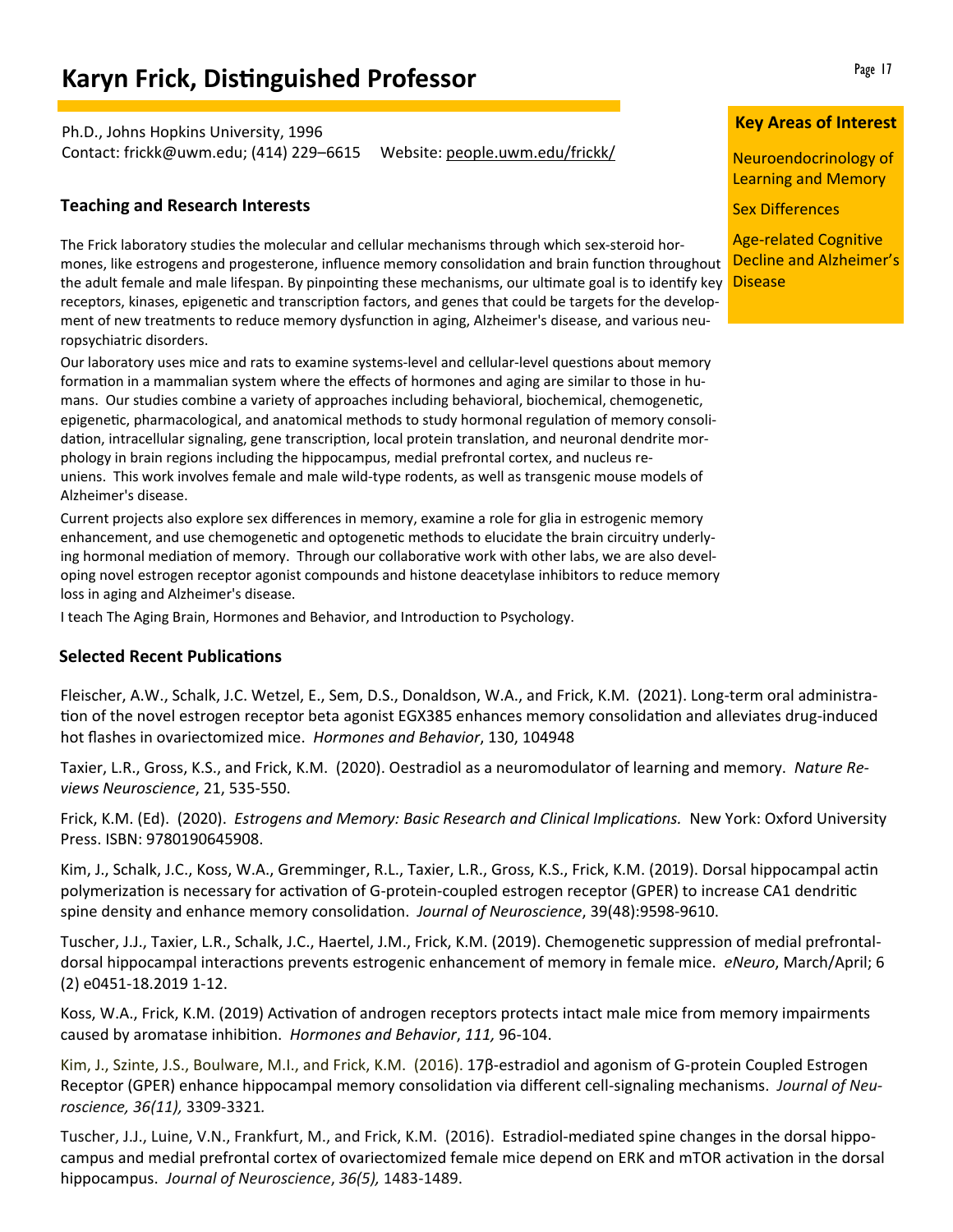# **Deborah Hannula, Assoculate Professor**

Ph.D., University of Illinois, Urbana‐Champaign, 2005 Contact: hannula@uwm.edu; (414) 229‐4158 Website: sites.google.com/site/mindfulofmemorylab/

## **Teaching and Research Interests**

Research in my lab sits at the intersection of memory and attention, two cognitive processes that interact in fundamental ways to support behavior. We are especially interested in whether and under what circumstances infor‐ mation represented in episodic memory might capture attention. The traditional view has been that attention capture is limited to physically salient objects (e.g., the sound of screeching tires, a red tulip in a field of white daisies) but results from recent work, including our own, have indicated that this view of capture is too narrow. In several studies now, we have found that eye movements (and attention) are directed, in error, to objects that are familiar because they were recently encoded even though these objects are not targets of visual search and should be ignored. Based on my previous work (e.g., Hannula & Ranganath, 2009), we assume that pattern completion processes supported by the hippocampus drive this effect, and neuroimaging studies are currently underway to test a pro‐ posed model of capture by episodic memory (Hannula, 2018). This research program is supported by a CAREER award from the National Science Foundation. Additional, work in my lab examines capture by fear conditioned materials (e.g., Hopkins et al., 2015) and the effects of event timing on encoding and retrieval success (Kulkarni & Hannu‐ la, 2021). In all of these studies, we capitalize on the strengths of eye movement behavior as a measure of memory and combine basic behavioral and eye tracking data with neuroimaging methods (structural and functional MRI) to address questions about brain‐behavior relationships. Students in my lab have also had opportunities to work on collaborative projects that address questions about the integrity of memory and brain health in clinical populations and older adults.

## **Selected Recent PublicaƟons**

Yang, Y., Coutinho, M.V.C., Greene, A.J., & Hannula, D.E. (2021). Contextual cueing is not flexible. Consciousness and Cognition, 93, article 103164.

Kulkarni, M. & Hannula, D.E. (2021). Temporal regularity may not improve memory for item-specific detail. *Frontiers in Psychology, 12*, article 623402.

Nickel, A.E., Hopkins, L.S., Minor, G.N., & Hannula, D.E. (2020). AƩenƟon capture by episodic memory. *CogniƟon, 201*, 104312.

Hannula, D.E. (2018). Attention and long‐term memory: bidirectional interactions and their effects on behavior. K. Federmeier (editor). *The Psychology of Learning & Motivation, 69*, 287‐317.

Mahoney, E.J., Kapur, N., Osmon, D.C., & Hannula, D.E. (2018). Eye tracking as a tool for the detection of simulated memory impairment. *Journal of Applied Research in Memory and Cognition, 7(3)*, 441‐453.

Wuethrich, S., Hannula, D.E., Mast, F.W., & Henke, K. (2018). Subliminal encoding and flexible retrieval of objects in scenes. *Hippocampus, 28(9)*, 633‐643.

Ragland, J.D., Layher, E., Hannula, D.E., Niendam, T.A., Lesh, T.A., Solomon, M., Carter, C.S., & Ranganath, C. (2016). Impact of schizophrenia on anterior and posterior hippocampus during memory for complex scenes. *Neuroimage Clinical, 13*, 82‐88.

Hannula, D.E. & Duff, M.C. (Eds.) (2017). The hippocampus from cells to systems: Structure, connectivity, and functional contributions to memory and flexible cogni‐ tion. *Springer Nature,* Switzerland.

Hannula, D.E., Warren, D.E., & Ryan, J.D. (2017). Beyond long-term declarative memory: evaluating hippocampal contributions to unconscious memory expression, perception, and short‐term memory. In *The hippocampus from cells to systems.* Hannula & Duff (Eds). Spring Nature, Switzerland.

Hopkins, L., Helmstetter, F.J., & Hannula, D.E. (2016). Oculomotor capture by a perceptually simple conditioned stimulus in the absence of explicit contingency knowledge. *Emotion, 16*, 1157‐1171.

Hopkins, L., Schultz, D., Hannula, D.E., & Helmstetter, F.J. (2015). Eye movements index implicit memory expression in fear conditioning. *PLoS ONE, 10(11),* e0141949.

Nickel, A.E., Henke, K., & Hannula, D.E. (2015). Relational memory is evident in eye movement behavior despite the use of subliminal testing methods. *PLoS ONE, 10 (10),* e0141677.

Hannula, D.E., Tranel, D., Allen, J.S., Kirchhoff, B.A., Nickel, A.S., & Cohen, N.J. (2015). Memory for items and relationships among items embedded in realistic scenes: Disproportionate relational memory impairment in amnesia. *Neuropsychology, 29*, 126‐138.

Mahoney, E.J. & Hannula, D.E. (2014). Fractionation of memory in patient populations: Causes, consequences, and conceptualization of memory disorders. *SIG 2 Perspectives on Neurophysiology and Neurogenic Speech and Language Disorders, 24(2)*, 50‐63.

Hannula, D.E., Libby, L.A., Yonelinas, A.P. & Ranganath, C. (2013). Medial temporal lobe contributions to cued retrieval of items and contexts. *Neuropsychologia, 51,* 2322‐2332.

Hannula D.E. & Greene, A.J. (2012). The hippocampus reevaluated in unconscious learning and memory: at a tipping point? *Frontiers in Human Neuroscience, article 80,* 1‐20.

Hannula, D.E., Baym, C.L., Warren, D.E. & Cohen, N.J. (2012). The eyes know: eye movements as a veridical index of memory. *Psychological Science, 23*, 278‐287.

Hannula, D.E. & Ranganath, C. (2009). The eyes have it: Hippocampal activity predicts expression of relational memory in eye movements. *Neuron, 63*, 592‐599.

Hannula, D.E. & Ranganath, C. (2008). Medial temporal lobe activity predicts successful relational binding in working memory. *Journal of Neuroscience, 28,* 116‐124*.*

Hannula, D.E., Ryan, J.D., Tranel, D. & Cohen, N.J. (2007). Rapid onset relational memory effects are evident in eye movement behavior, but not in hippocampal amne-<br>sia. Journal of Cognitive Neuroscience, 19(10), 1690-1705

Hannula, D.E., Tranel, D., & Cohen, N.J. (2006). The long and the short of it: Relational memory impairments in amnesia, even at short lags. *Journal of Neuroscience, 26*, 8352‐8359.

Hannula, D.E., Simons, D.J., & Cohen, N.J. (2005). Imaging implicit perception: Promise and pitfalls. *Nature Reviews Neuroscience, 6*, 247‐255.

#### Key Areas of Interest

Page 18

**Memory** 

**Attention** 

**Cognitive Neuroscience** 

Eye Tracking, fMRI, and Neuropsychological **Methods**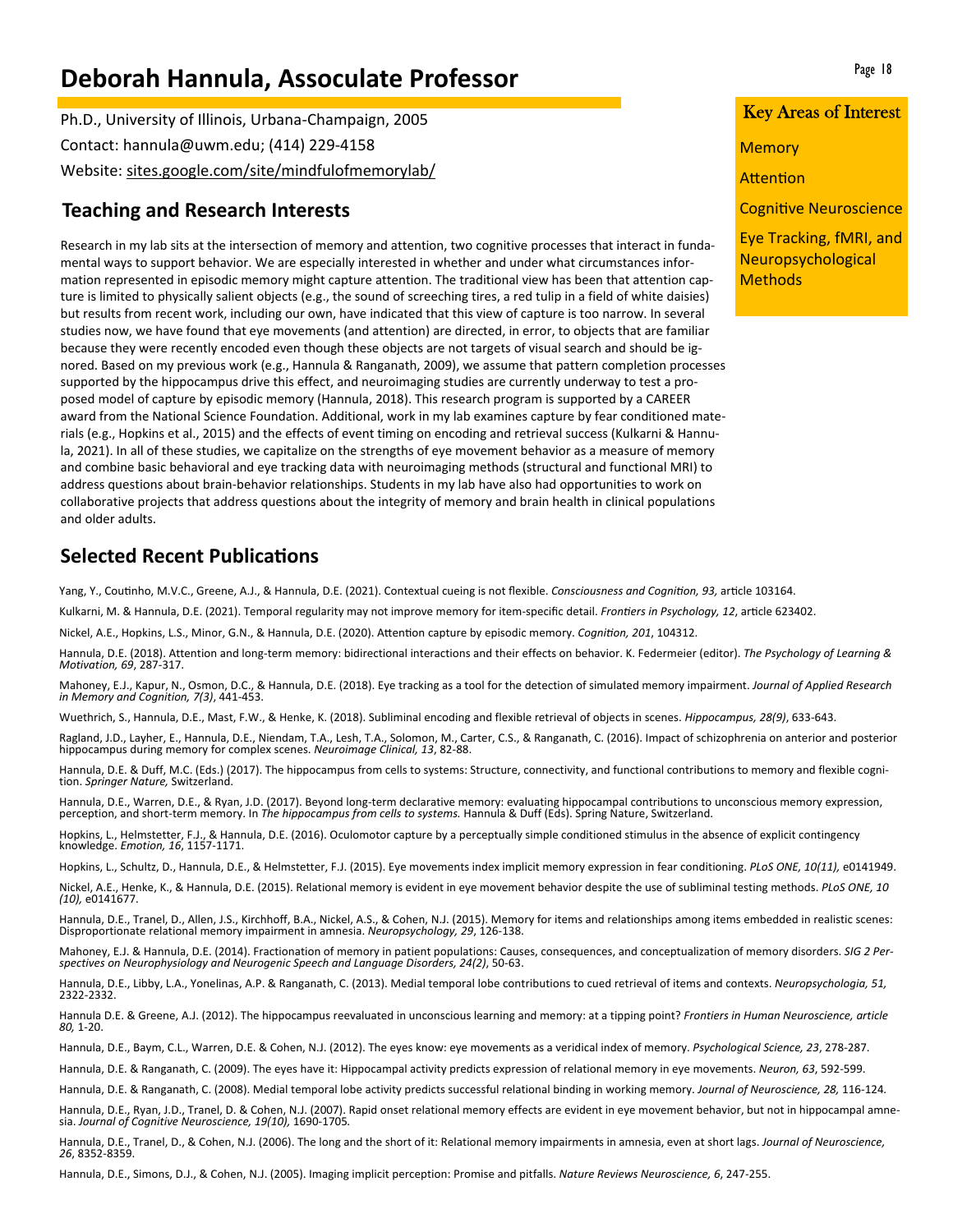# **Fred Helmstetter, Distinguished Professor Fage 19** Page 19

Ph.D., Dartmouth College, 1989 Contact: fjh@uwm.edu; (414) 229-4903 Website: sites.uwm.edu/fjh/

## **Teaching and Research Interests**

The primary focus of our work is on understanding the neural systems underlying complex psychological phenomena like learning, memory, and emotion. We are interested in how memory is stored in the brain, how experience and learning can modify the nervous system, and how brain systems work together to solve these problems. While the emphasis in my lab is on basic science rather than on neuropathology or mental disorders, some of the fun‐ damental questions we are addressing can relate to clinical problems. We take a multi‐level approach which includes molecular and systems neurobiology, functional brain imaging, and behavioral studies in humans and laboratory animals.

Research projects currently underway include:

Studies on the molecular mechanisms involved in long‐term memory formation with a focus on neuronal protein synthesis and degradation.

Examining some of the neurobiological mechanisms through which motivation and emotion can influence learning and perception.

Circuit analysis of fear learning focused on interactions between the amygdala, hippocam‐ pus and prefrontal cortex.

Effects of brain aging on synaptic plasticity and memory.

## **Selected Recent Publications**

Dulka, B.N., Pullins, S.E., Cullen, P.K., Moyer, J.R. & Helmstetter, F.J. (2020) Age-related memory deficits are associated with changes in protein degradation in brain regions critical for trace fear conditioning. Neurobiology of Aging, 91: 160‐166

Ferrara, N.C., Jarome, T.J., Cullen, P.K., Orsi, S.A., Kwapis, J.L., Trask, S., Pullins, S.E. & Helmstetter, F.J. (2019) GluR2 endocytosis‐dependent protein degradation in the amygdala mediates memory updating. *Scientific Reports* 9:5180 https://doi.org/10.1038/s41598‐019‐41526‐1

Kwapis, JL, Jarome, T.J., Ferrara, N.C. & Helmstetter, F.J. (2017) Updating procedures can reorganize the neural circuit supporting a fear memory. *Neuropsychopharmacology*.

Jarome, T.J., Ferrara, N.C., Kwapis, J.L. & Helmstetter, F.J. (2016) CaMKII regulates proteasome phosphorylation and activity and promotes memory destabilization following retrieval. *Neurobiology of Learning and Memory*.

Jarome, T.J., & Helmstetter, F.J. (2014) Protein degradation and protein synthesis in memory formation. *Frontiers in Molecular Neuroscience* 7:61 http://dx.doi.org/10.3389/fnmol.2014.00061

Gilmartin, M.R., Balderston, N.L. & Helmstetter, F.J. (2014) Prefrontal cortical regulation of fear learning. *Trends in Neuroscience*, http://dx.doi.org/10.1016/j.tins.2014.05.004

#### **Key Areas of Interest**

Neurobiology of Learn‐ ing and Memory

Behavioral and Cogni‐ tive Neuroscience

**Dr. Helmstetter will not be accepting students for the 2022‐2023 academic year.**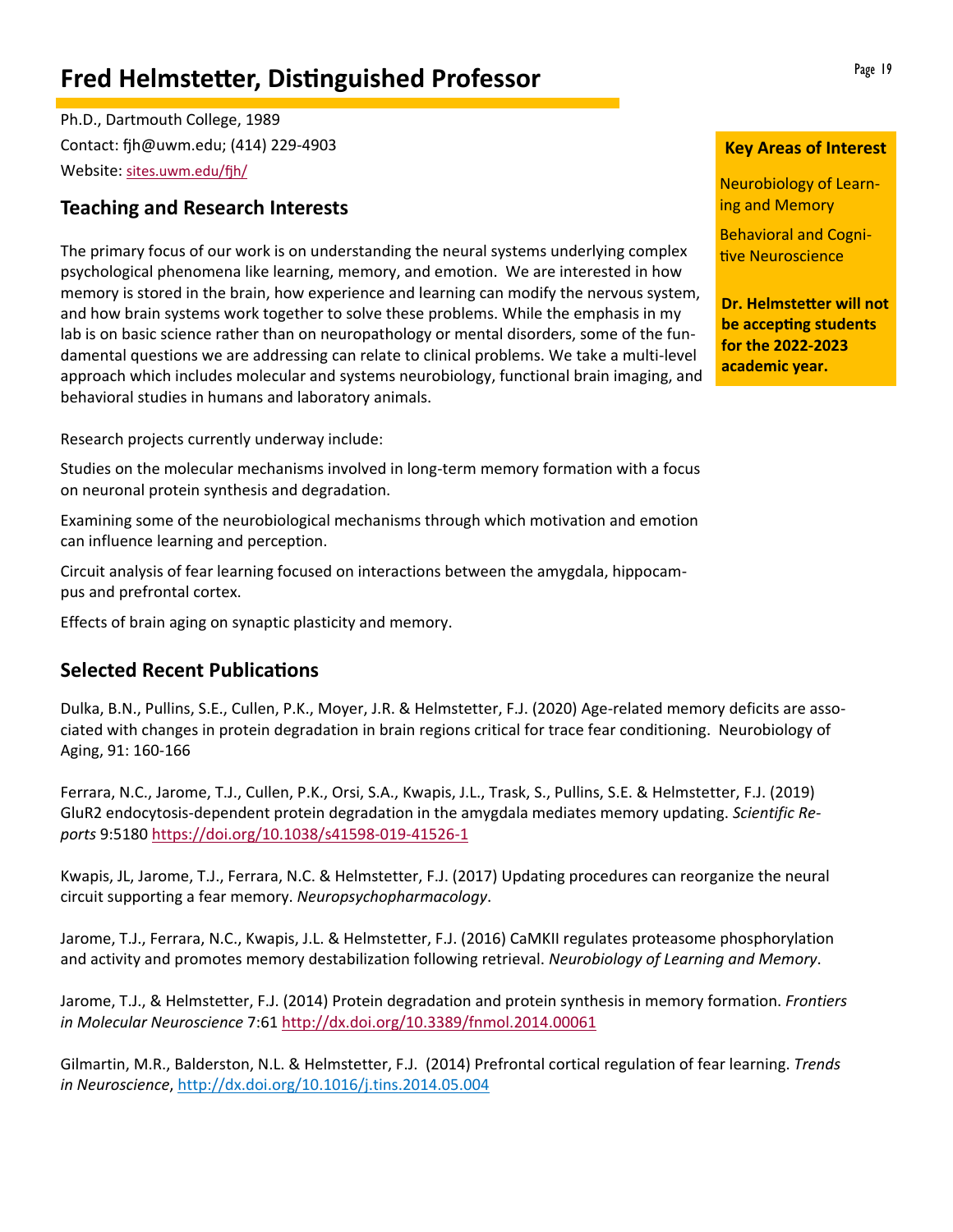# **Bonnie Klein‐Tasman, Professor**

Ph.D., Emory University, 2000

Contact: bklein@uwm.edu; (414) 229‐3060 Website: sites.uwm.edu/bklein/

## **Teaching and Research Interests**

In my research I seek to improve our understanding of the cognitive, emotional, and behavioral characteristics of children with neurodevelopment disorders of genetic origin using questionnaire, interview, experimental, and observational methods and also have begun to engage in treatment development and evaluation work to develop an evidence-base for interventions for these populations. My students and I are currently working on characterizing the early cognitive and behavioral phenotype of children with neurofibromatosis‐1 to identify early indicators of later learning and attention problems, stability of measures of attention in the preschool years, and attention and social problems in the school‐age and adolescent years. We are also conducting a pilot study of neural underpinnings of attention in neurofibromatosis using EEG. We are currently conducting treatment development work to address inhibition and anxiety challenges of children with Williams syndrome and social functioning and peer relationships with teens with neurofibromatosis type 1.

## **Selected Recent Publications**

Klein‐Tasman, B. P., Young, B. N., Levine, K., Rivera, K., Miecielica, E.J., Yund, B. D., & French, S. (accepted). Acceptability and effectiveness of play and humor‐infused exposure therapy for fears in Williams syndrome. Evidence‐based Practice in Child and Adolescent Mental Health.

Janusz, J.A. Klein-Tasman, B.P, Payne, J.M., Wolters P.L., Thompson, H.L., Martin, S., de Blank, P., Ullrich, N., del Castillo, A., Hussey, M., Hardy, K.K., Haebich, K., Rosser, T., Toledo‐Tamula, MA, Walsh, K.S. for the REiNS International Collaboration (accepted). Recommendations for social skills endpoints for clinical trials in neurofibromatosis type 1. Neurology

Klein‐Tasman, B.P., Lee., K., Thompson, H.L., Janusz, J., Payne, J.M., Pardej, S.K., de Blank, P., Kennedy, T., del Castillo, A., & Walsh, K.S.for the REiNS International Collaboration (accepted). Recommendations for measurement of attention outcomes for clinical trials including preschoolers with neurofibromatosis. Neurology

Glad, D., Casnar, C., Yund, B., Lee, K., & Klein-Tasman, B. P. (accepted). A longitudinal investigation of social functioning in children with neurofibromatosis type 1: Relations to attention and cognitive functioning. Journal of Developmental and Behavioral Pediatrics.

Radtke, H. B., Klein‐Tasman, B. P., Merker, V. L., Knight, P., Ullrich, N. J., Jordan, J.T., Korf, B., & Plotkin, S. R. (in press). The impact of the COVID‐19 pandemic on neurofibromatosis clinical care and research. Orphanet Journal of Rare Diseases, 16 (61). doi: 10.1186/s13023‐021‐01711‐w

Qaiser, F., Yin, Y., Mervis, C. B., Morris, C. A., Klein‐Tasman, B. P., Tam, E., Osborne, L. R., & Yuen, R. K. C. (2021). Rare and low frequency genomic variants impacting neuronal functions modify the Dup7q11.23 phenotype. Orphanet Journal of Rare Diseases, 16 (6). DOI: https:// doi.org/10.1186/s13023‐020‐01648‐6. Link.

Brei, N. G., Raicu, A. M., Lee, H. J., & Klein-Tasman, B. P. (2020). Feasibility and acceptability of an online response inhibition cognitive training program for youth with Williams syndrome. International Review of Research in Developmental Disabilities. In S. Hepburn (Ed.), International Review of Research in Developmental Disabilities (Vol. 59, pp. 107–134). Academic Press. https://doi.org/10.1016/bs.irrdd.2020.09.002

Glad, D., Casnar, C., Yund, B., Enderle, M., Siegel, D., Basel, D., & Klein-Tasman, B. P. (2020). Adaptive behavior and relations with executive functioning in children with neurofibromatosis type 1 using a mixed design. Journal of Developmental and Behavioral Pediatrics, 41(8): 637‐643.

Payne, J., Walsh, K., Pride, N., Haebich, K., Maier, A., Chisolm, A., Glad, D. M., Casnar, C. L., North, K., & Klein-Tasman, B. P. (2020). Social skills and autism spectrum disorder symptoms in children with neurofibromatosis type 1: objective evidence for clinical trial outcomes. Developmental Medicine and Child Neurology, 62, 813‐819. DOI: 10.1111/dmcn.14517

Klein‐Tasman, B. P., van der Fluit, F., & Mervis, C. B. (2018). Autism spectrum symptomatology in children with Williams syndrome who have phrase speech or fluent language. *Journal of Autism and Developmental Disorders, 48:* 3037‐3050. https://doi.org/10.1007/s10803‐018‐3555‐4

Klein‐Tasman, B. P., & Mervis, C. B. (2018). Autism spectrum symptomatology among children with Duplication 7q11.23 syndrome. *Journal of Autism and Developmental Disorders*. https://doi.org/10.1007/s10803‐017‐3439‐z

Defenderfer, E.K., Davies, W.H., Brei, N., Raicu, A.M., & Klein‐Tasman, B. P. (2017). Toilet fear in early childhood as a predictor of later childhood anxiety disorders. *Children's Health Care, 46(4),* 366‐378. DOI: 10.1080/02739615.2016.1193808

Klein‐Tasman, B. P., & Lee, K. (2017). Problem behaviour and psychosocial functioning in young children with Williams syndrome: Parent and teacher perspectives. *Journal of Intellectual Disability Research*, 61 (9), 853–865. DOI: 10.1111/jir.12367

Casnar, C. L., & Klein‐Tasman, B. P. (2017). Parent and teacher perspectives on emerging executive functioning in preschoolers with neurofibro‐ matosis type 1: Comparison to unaffected children and lab‐based measures. Journal of Pediatric Psychology, 42 (2): 198‐207. https:// doi.org/10.1093/jpepsy/jsw042.

Page 20

Child Clinical Psychology Child Neuropsychology Developmental Psychology Intellectual and Developmental Disabilities Behavioral Phenotyping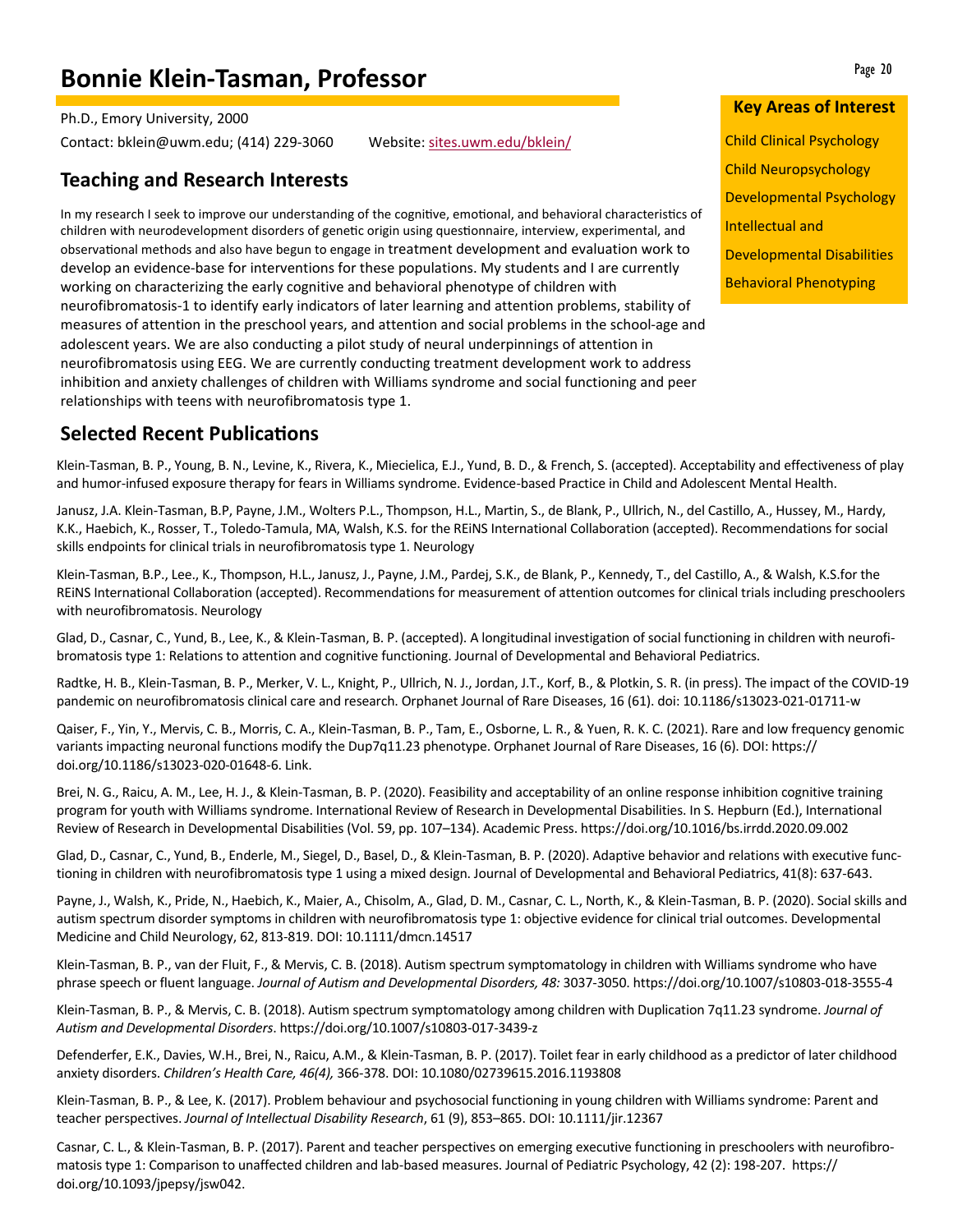# **ChrisƟne Larson, Professor**

Ph.D., University of Wisconsin‐Madison, 2003 Contact: larsoncl@uwm.edu; (414) 229‐4996 Website: uwmlarsonlab.org/

## **Teaching and Research Interests**

My laboratory, the Affective Neuroscience Laboratory, is dedicated to understanding the neural bases of healthy and pathological emotional processing. Currently, my research pro‐ gram is focused primarily on characterizing individual differences in emotional and cognitive processing that confer risk for anxiety. One of our most prominent lines of research at the moment is to prospectively characterize neurocognitive‐affective risk factors for PTSD among acute trauma survivors. We examine this question in adults and are also beginning a new project identifying neural markers for risk for PTSD among youth who have very re‐ cently been a victim of violence. As part of this work we focus not just on neural systems, but on socioenvironmental risk and resilience factors, such as social support, exposure to community violence, racial discrimination, and neighborhood disadvantage. We use neu‐ roimaging, psychophysiological, behavioral, and self‐report tools to examine these ques‐ tions.

## **Selected Recent Publications**

Bird, C.M., Webb, E.K., Schramm, A.T.,. Sellnow, K.A., Torres, L., \***Larson, C.L.,** & \*deRoon‐ Cassini, T.A. (in press). Perceived discrimination predicts future PTSD symptoms in traumaexposed racial and ethnic minority adults. *Journal of Traumatic Stress.* \*joint senior authors.

Belleau, E.L., Ehret, L.E., Hanson, J.L., Brasel, K.J., \***Larson, C.L.,** & \*deRoon‐Cassini, T.A. (2020). Amygdala functional connectivity in the acute aftermath of trauma prospectively predicts severity of posƩraumaƟc stress symptoms. *Neurobiology of Stress, ArƟcle 100217. \**joint senior authorship

Fitzgerald, J.M, Belleau, E.L., Miskovich, T.A., Pedersen, W.S., & Larson, C.L. (2020). Multivoxel pattern analysis of amygdala functional connectivity at rest predicts variability in posƩraumaƟc stress severity. *Brain and Behavior, e1701.*

Webb, E.K.\*, Huggins, A.\*, Belleau, E.L., Ehret, L., Hanson, J., deRoon‐Cassini, T.A.\*, **Larson, C.L**\*. (2020). Acute post-trauma resting state functional connectivity of periaqueductal gray subregions prospectively predicts posttraumatic stress disorder symptoms. *Biological Psychiatry: CogniƟve Neuroscience and Neuroimaging, 5,* 891‐900.

Ward, R.T., Loƞi, S., Sallmann, H., Lee, H.‐J., & **Larson, C.L.** (2020). State anxiety reduces working memory capacity but spares filtering efficiency of neutral distracters. *Psychophysiology, 57,* e13625.

**Key Areas of Interest**  Emotion **Trauma** Anxiety Brain Imaging

Psychophysiology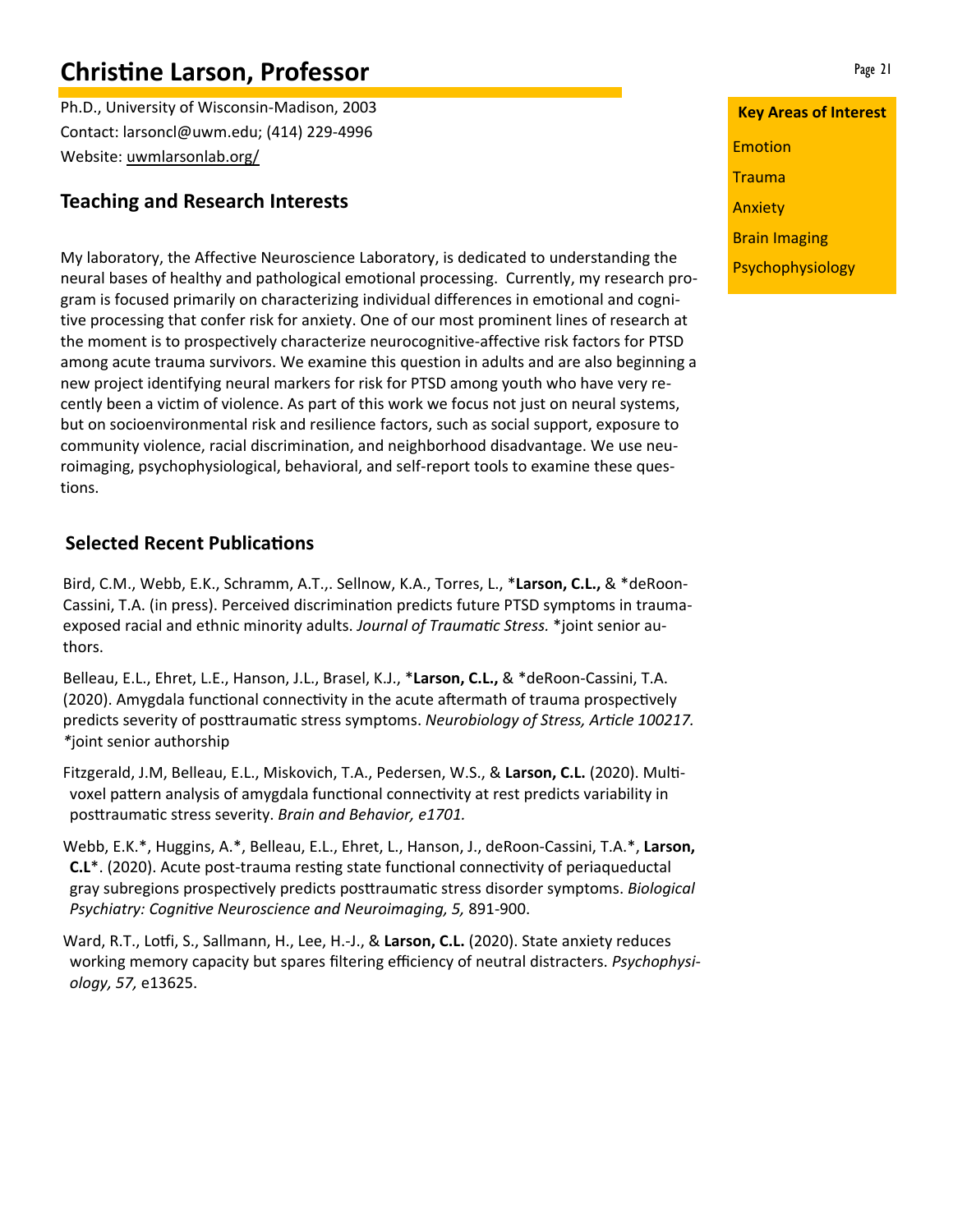# **Han Joo Lee, Professor**

Ph.D., University of Texas at Austin, 2009 Contact: leehj@uwm.edu; (414‐229‐5858) Website: sites.uwm.edu/leehj/

## **Teaching and Research Interests**

My primary research interests broadly fall into two areas. First, I study maladaptive neu‐ rocognitive processes (e.g., attentional biases, inhibitory control deficits, working memory deficits, interpretable biases, etc.) and behaviors (e.g., safety behaviors, deviant action tendencies) in various anxiety problems, OCD and related disorders, and post‐traumatic stress disorder. I am also examining mechanisms of change in such cognitive processes, us‐ ing experimental trials. Second, I am also interested in developing web‐based psychological assessment and data management systems. I teach Introduction to Psychology (PSY101), Clinical Psychology (PSY540), and Assessment (PSY831).

## **Selected Recent PublicaƟons**

Lotfi, S., Rostami, R., Shokoohi‐Yekta, M., Ward, R., T., Motamed‐Yeganeh, N., Mathew, A., S., & Lee, H‐J., (2020). Effects of Computerized Cognitive Training for Children with Dyslexia: An ERP Study. *Journal of Neurolinguistics*, 55.

Mathew, A., Davine, T., Snorrason, I., Houghton, D., Woods, D., & Lee, H.‐J. (2020). Body‐ Focused Repetitive Behaviors and Non‐Suicidal Self‐Injury: A Comparison of Clinical Character‐ istics and Symptom Features. *Journal of Psychiatric Research,* 124, 115‐122

Larsen, S., Lotfi, S., Bennett, K., Larson, C. L., Dean, C., & Lee, H.‐J. (2019) A pilot Randomized Trial of a Dual n‐Back Emotional Working Memory Training Program for Veteran with Elevated PTSD Symptoms. *Psychiatry Research*, 275, 261‐268

Davine, T., Snorrason, I, Berlin, G., Harvey, A. M., Lotfi, S., & Lee, H. ‐J. (2019). Development of a Picture‐based Measure for "Not Just Right Experiences associated with Compulsive Sorting, Ordering, and Arranging. *Cognitive Therapy and Research*, 43, 481‐497.

Lee, H.‐J., Espil, F., Bauer, C., Siwiec, S., & Woods, D.W. (2018). Computerized response inhibi‐ tion training for individuals with trichotillomania, *Psychiatry Research*, 262, 20‐27.

Berlin, G., & Lee, H.‐J. (2018). Response inhibition and error‐monitoring processes in individu‐ als with obsessive‐compulsive disorder. *Journal of Obsessive-Compulsive and Related Disorders*, 16, 21‐27.

Siwiec, S.G., Davine, T.P., Kresser, R.C., Rohde, M.M., & Lee, H.‐J. (2017). Modifying thought‐ action fusion via a single‐session computerized interpretation training. *Journal of Obsessive-Compulsive and Related Disorders*, 12, 15‐22.

Goetz, A.R., Davine, T.P., Siwiec, S.G., & Lee, H.‐J. (2016). The functional value of preventive and restorative safety behaviors: A systematic review of the literature. *Clinical Psychology Review*, 44, 112‐124.

Lee, H. –J., Goetz, A. R., Turkel, J. E., & Siwiec, S. G. (2015). Computerized Attention Retraining for Individuals with Elevated Health Anxiety. *Anxiety, Stress & Coping: An International Journal*, 2, 226‐237.

#### **Key Areas of Interest**

Examining anomalous neurocognitive processes and their mechanisms in anxiety‐ related problems.

**Developing** computerized assessment and intervention programs for anxiety and related problems.

**Dr. Lee will not be accepƟng students for the 2022‐2023 academic year.**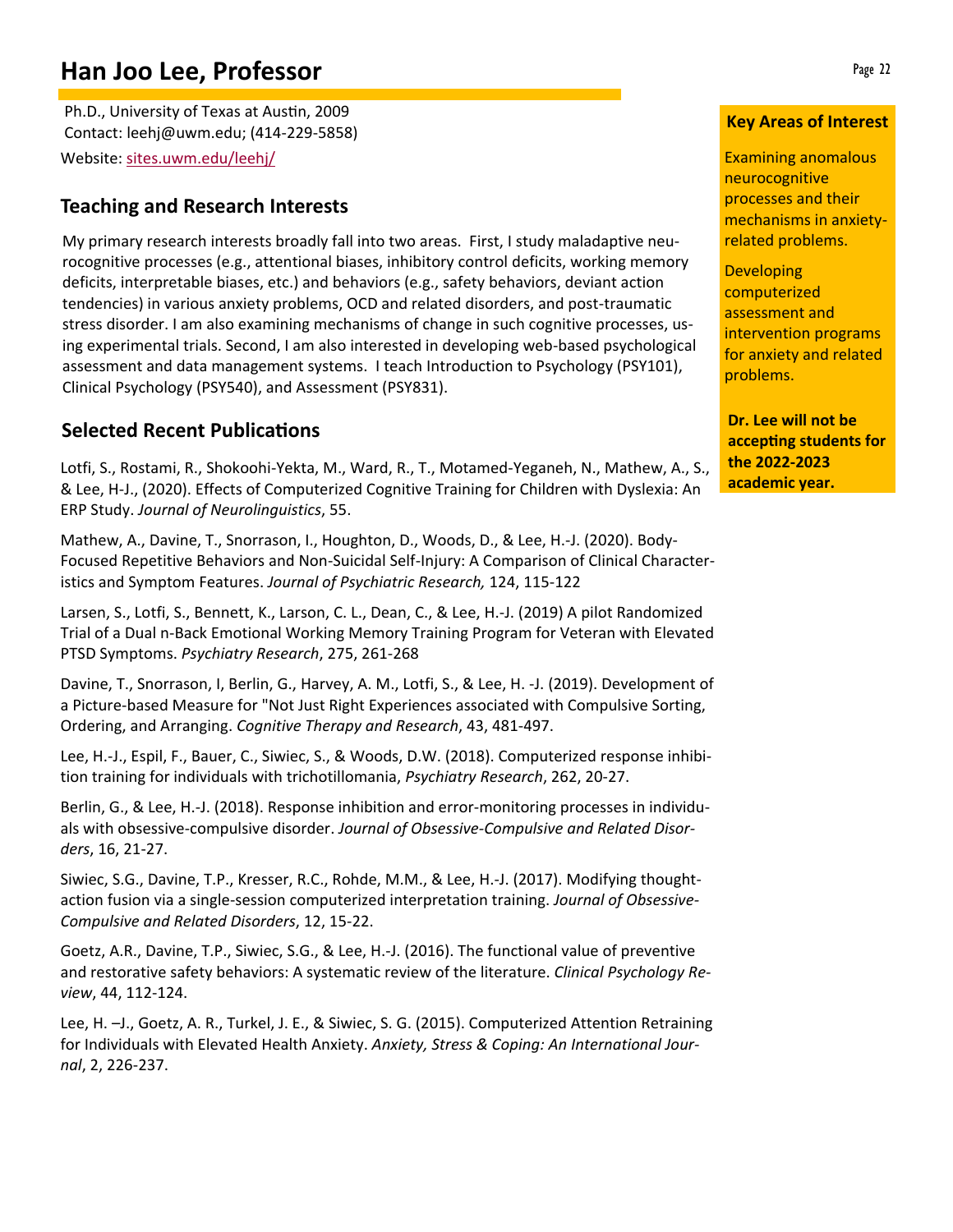### **Krista Lisdahl, Professor** (formerly Krista Lisdahl Medina)

Ph.D., University of Cincinnati, 2005 Contact: medinak@uwm.edu; (414) 229‐7159 Website: uwmbrainlab.com/

#### **Teaching and Research Interests**

Dr. Krista Lisdahl is the Director of the UWM's Brain Imaging and Neuropsychology (BraIN) Laboratory. Dr. Lisdahl is a PI or Con‐ sultant on four large-scale multi-site neuroimaging studies examining the impact of substance use on the developing adolescent or young adult brain [the MTA Neuroimaging Study; the IDEAA Consortium; ENIGMA; and the Adolescent Brain Cognitive Development (ABCD) study - see below]. She is also the Chair of Women in Neuropsychology (http://www.scn40.org/piac-win.html) Subcommittee within the APA Society for Clinical Neuropsychology and the faculty Chair of the UWM Psychology Department Diversity Committee. The primary focus of her research is on examining risk and resilience factors predicting substance use onset in adolescence and understanding the neurocognitive consequences of chronic, repeated drug use during adolescence and emerging adulthood. The lab also investigates health factors (adiposity, exercise/physical activity, screen time, endocannabinoid levels) that influence adolescent neuro, cognitive, and affective development. More specifically, using magnetic resonance imaging (structural MRI, fMRI and DTI) and neuropsychological assessment, Dr. Lindahl's laboratory examines the effects of chronic marijuana, alcohol, nicotine and ecstasy use on brain structure and function. We also attempt to explain individual differences by examining whether genetics, gender or health factors such as aerobic exercise, physical activity, adiposity (body fat distribution), sleep, or endocannabinoid levels moderate these effects. Finally, several members of the laboratory are interested in the complex

#### **Key Areas of Interest**

Healthy Adolescent and Emerging Adult Brain **Development** 

Risk and Resilience Factors Predicting Substance Use **Trajectories** 

Neuroscience of Addiction and Drug Effects

Role of Circulating Endocannabinoids on Adolescent Development & Substance Use

Effects of Exercise, Physical Activity and Adiposity on **Brain Health** 

interplay between biological/individual factors (e.g., genetics, personality, psychopathology), family/cultural factors (e.g., family history of SUD, family values, family rules/monitoring, culture/ethnicity, peer and sibling substance use, SES), and environmental factors (drug policy, neighborhood safety, school engagement) in predicting adolescent neurocognition, affective health and substance use trajectories. Recently, we also began collaborating on studies examining the impact of the COVID-19 pandemic on adolescent mental and physical health and wellbeing. We are also committed to disseminating our scientific findings back to the local and national community of parents, educators and healthcare providers.

Current projects within the BraIN Lab include: (1) Dr. Lisdahl is the Substance Use Assessment and Drug Policy Workgroup Co-Chair and UWM Site Principal Investigator (PI) for the NIH-funded Adolescent Brain and Cognitive Development (ABCD) study; this landmark study will follow over 10,000 youth for 10 years to determine factors that impact adolescent brain, cognitive and affective development (https:// abcdstudy.org/). UWM recruited approximately 386 children and their parents from Milwaukee/Waukesha counties; (2) Dr. Lisdahl was the PI on a recently completed NIDA-funded 7 year R01 project examining whether physical activity levels or cardiorespiratory health moderate the effects of marijuana use on frontolimbic connectivity in teens; (3) Dr. Lisdahl is the co-creator and site-PI for the NIDA-funded Imaging Data in Emerging Adults with Addiction (IDEAA) consortium- which includes Drs. Staci Gruber (Harvard/McLean Hospital), Susan Tapert (UCSD), and Francesca Filbey (UT-Dallas); (4) Dr. Lisdahl was the PI on a NIDAfunded R03 project examining the neurocognitive effects of marijuana, ecstasy and binge drinking in emerging adults (in data-analysis); (5) The UWM Brain Lab collaborated with Dr. Ann Swartz to understand how standing desks impact activity levels, postural stability, cognition and classroom behavior in 100 school-aged children; (6) Drs. Lisdahl and Cecelia Hillard will examine the link between circulating endocannabinoid levels and neurocognitive, affective, and substance use outcomes in the ABCD Cohort; (7) Dr. Lisdahl is a Member of ENIGMA-Addiction world-wide consortium, a working group that uses aggregated data from several cohorts to examine the contribution of various genetic and brain correlates on risk for early onset substance use, consequences of repeated substance use, susceptibility to dependence and relapse vulnerability.

Incoming Graduate Students: The UWM BraIN Lab is an inclusive, team-oriented environment committed to supporting diversity and equity efforts in science, clinical care, and education. Students who identify as BIPOC, LGBTQIA+, first-generation, or other groups underrepresented in graduate education are encouraged to apply to join our team. Students in the BraIN Lab will get exposed to working on multi-site, multiPI large-scale neuroimaging projects (e.g., ABCD Study, IDEAA Consortium, ENIGMA) and will be mentored on grant writing and reviewing. The BraIN Laboratory trains Clinical Neuropsychology doctoral and postdoctoral students in neuroscience/neuropsychology-related fields for clinical-science and academic positions. Dr. Lisdahl utilizes a junior colleague mentoring model. Students are provided developmental/stepped levels of supervision as they work towards independent research careers. Graduate students are expected to assist with data collection for the ABCD Study, provide supervision and mentoring for undergraduate students and RAs, publish articles in peer-reviewed journals (first-author and co-authored), and disseminate their findings at poster and paper presentations at national and international conferences. Dr. Lisdahl's teaching is focused on neuropsychology, psychopharmacology, research methods, and clinical assessment.

#### **Selected Recent PublicaƟons**

- Medina, K.L., Shear, P.K., Schafer, J, Armstrong, T.G., & Dyer, P. (2004). Cognitive functioning and length of abstinence in polysubstance dependent men. Archives of<br>Clinical Neuropsychology, 19(2), 245-258. PMID: 15010089
- **Medina, K.L.,** Shear, P.K., & Corcoran, K. (2005). Ecstasy (MDMA) exposure and neuropsychological funcƟoning: A polydrug perspecƟve. *Journal of the InternaƟonal Neuropsychological Society, 11(6),* 1‐13. PMID: 16248911
- **Medina, K.L.,** Shear, P.K., & Schafer, J. (2006). Memory funcƟoning in polysubstance dependent women. *Drug and Alcohol Dependence, 84(3),* 248‐55. PMID: 16595165
- Nagel, B.J., **Medina, K.L.,** Yoshii, J., Schweinsburg, A.D., Moadab, I., & Tapert, S.F. (2006). Age related changes in prefrontal white matter volume across adolescence.<br>Medina, K.L. & Shear, 17(13), 1427-31. PMID: 1693215
- 
- Medina, K.L., Schweinsburg, A.D., Cohen-Zion, M., Nagel, B.J., & Tapert, S.F. (2007). Effects of alcohol and combined marijuana and alcohol use during adolescence on<br>hippocampal volume and asymmetry. Exposures During Adole
- 
- 17169528<br>
Medina, K.L., Nagel, B.J., McQueeny, T., Park, A., & Tapert, S.F. (2007). Depressive symptoms in adolescents: Associations with white matter volume and marijuana use.<br>
Journal of Child Psychology and Psychiatry,
- 
- 
- **Medina, K.L.,** Nagel, B.J., & Tapert, S.F. (2010). Abnormal cerebellar morphometry in absƟnent adolescent marijuana users. *Psychiatry Research: Neuroimaging, 182 (2),* 152‐159. PMID: 20413277
- Hanson, K. L., **Medina, K. L.,** Nagel, B. J., Spadoni, A. D., Gorlick, A., & Tapert, S. F. (2010). Hippocampal volumes in adolescents with and without a family history of alcoholism. The American Journal of Drug and Alcoho
- 
- Schweinsburg, A.D., Schweinsburg, B.C., **Medina, K.L.,** McQueeny, T., Brown, S.A., & Tapert, S.F. (2010). The influence of recency of use on fMRI response during spa-<br>tial working memory in adolescent marijuana users. *Jou*
- adulthood: 10‐year outcomes. *Journal of Child & Adolescent Substance Abuse, 20*, 135‐154. PMID: 21532924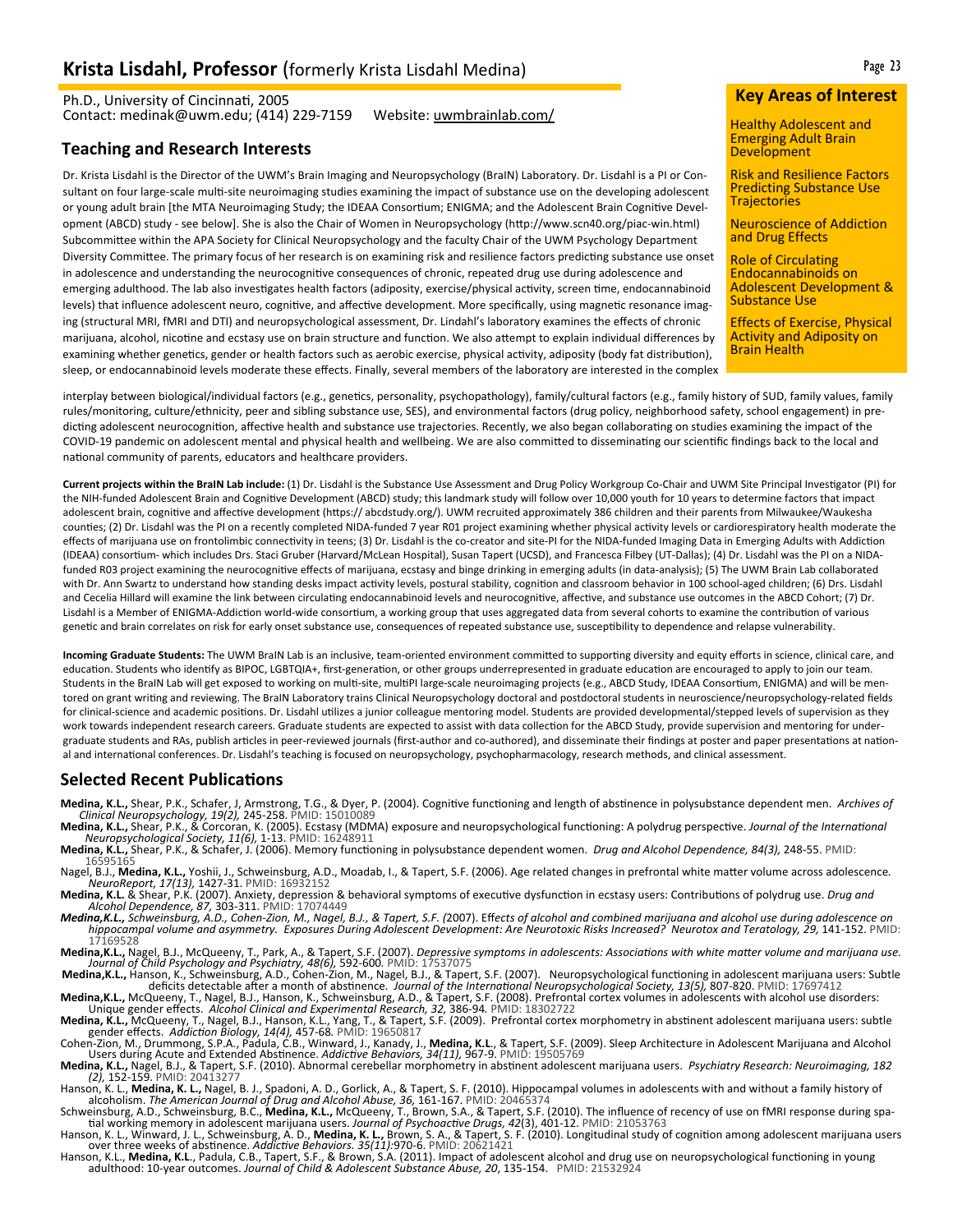# **Marcellus MerriƩ, Associate Professor**

Ph.D., Howard University, 1997 Contact: merrittm@uwm.edu; (414) 229-6145

### **Teaching and Research Interests**

My research program on stress and cardiovascular health disparities is comprised of two corresponding lines of work: 1) analysis of underlying social psychological and physiological stress factors for excess rates of cardi‐ ovascular disease risk among diverse populations (e.g., anger coping and hypertension risk in African Ameri‐ cans), and; 2) analysis of health protective behaviors (e.g., religious coping and educational attainment) that are linked with reduced risk for adverse health outcomes. For instance, my innovative research findings show how the John Henryism active coping (JHAC) hypothesis or how sustained effortful coping responses to every‐ day psychosocial demands is linked with a) poor daily salivary cortisol responses among African American fe‐ male dementia family caregivers with more challenging care recipients and b) poor sleep quality and pro‐ longed vascular recovery to anger recall stress among young adults from more socioeconomically deprived family backgrounds. My research focuses on how these psychosocial mechanisms work in settings such as natural social situations, community health care centers, primary medical care settings, and biomedical lab contexts. Currently, I am examining how unique forms of stress management and solutions for health disparities like brief mindfulness meditation and leisure stress coping (e.g., https://uwm.edu/news/the-power-to-destress-yourself/) boost coping skills, enhance physiological recovery to acute mental stress, and promote nighttime blood pressure dipping among diverse at‐risk young adults and family caregivers. Our goal is to lev‐ erage this person‐centered model to promote better adoption and long‐term adherence to relevant stress reduction interventions. Along those lines, I am networking with local colleagues in public health to develop novel community-centered stress management and obesity interventions for African Americans within a collaboration of community health worker, researcher, and healthcare systems. As well, I am collaborating with colleagues in neurology at the Medical College of Wisconsin on a series of innovative projects focused on heart rate variability as an indicator of the efficacy of behavioral and pharmacologic interventions in patients with autonomic disorders and chronic pain. To enhance productivity for current and upcoming research inter‐ ventions in diverse populations and offer unique student training opportunities, my colleagues and I have developed expertise in the electronic diary sampling of everyday stress responses and appraisal of 24‐hour sleep‐wake rest‐activity rhythms.

I teach undergraduate research methods, the psychology of race, ethnicity and health, psychology of person‐ ality and a graduate seminar in social psychology.

I plan on recruiting new master's students in health psychology for the Fall 2022 semester. If you are interest‐ ed feel to me email me any time.

#### **Selected Recent PublicaƟons**

Johnson, K. T.\*, Merritt, M. M., Zawadzki, M. J., Ayazi, M.\*, & Di Paolo, M. R.\* (2019). Mindfulness meditation as an effective means of acute cardiovascular recovery to anger recall for non-practicing meditators: A preliminary study. Journal of Applied Bio-<br>behavioral Research. DOI: 10.1111/jabr.12167

Ayazi, M.\*, Johnson, K. T.\*, Merritt, M. M., Di Paolo, M. R.\*, Edwards, C. L., Koenig, H. G., Bennett, G. G., Whitfield, K. E., & Barker, C. (2018). Religiosity, education, John Henryism active coping, and cardiovascular responses to anger recall for African American men. *Journal of Black Psychology*, *44*(4), 295‐321. DOI: 10.1177/0095798418765859

Merritt, M. M., Zawadzki, M. J., Di Paolo, M. R.\*, Johnson, K. T.\*, & Ayazi, M.\* (2017). Dimensions of self‐selected leisure activities, trait coping and their relationships with sleep quality and depressive symptoms. *Leisure Studies*, *36*(6), 838‐851. DOI: 10.1080/02614367.2017.1310283.

Zawadski, M. J., Smyth, J. M., Merritt, M. M., & Gerin, W. (2013). Absorption in self-selected activities is associated with lower am-<br>bulatory blood pressure but not for high trait ruminators. American Journal of Hyperten hpt118.

Merritt, M. M., Dillon, S. E.\* (2012). Depression and estimated functional aerobic capacity in young women: The good and the bad of John Henryism active coping. *Journal of Applied Biobehavioral Research*, *17*(1), 23–37.

McCubbin, J. A., Merritt, M. M., Sollers III, J. J., Evans, M. K., Zonderman, A. B., Lane, R. D., & Thayer, J. F. (2011). Cardiovascular emotional dampening: Blood pressure and recognition of emotion. *Psychosomatic Medicine*, *73*(9), 743‐750. [*Suggested for press release by editor.*]

Merritt, M. M., McCallum, T. J., Fritsch, T. (2011). How much striving is too much? John Henryism active coping predicts worse dai-<br>Iy cortisol responses for African American but not White female dementia family caregivers *try*, *19*(5), 451‐460.

**Key Areas of Interest**  Stress Physiology Stress Management Hypertension Chronic Pain Sleep Quality

**Health Disparities**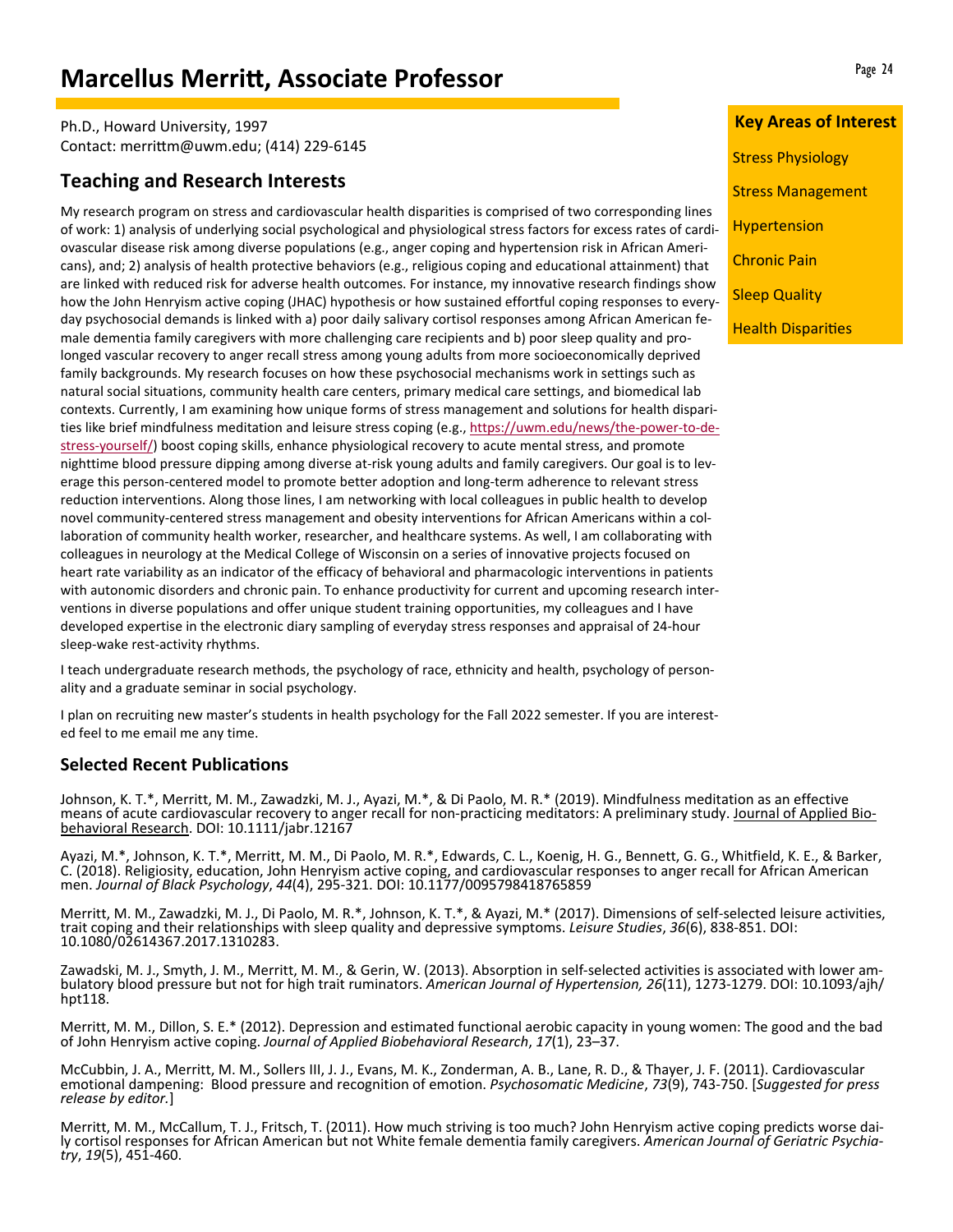Ph.D., Northwestern University, 1992 Contact: jrmoyer@uwm.edu; (414) 229‐5883 or (414) 229‐3255 Website: sites.uwm.edu/jrmoyer/

## **Teaching and Research Interests**

Our laboratory is interested in how the brain changes as a function of experience and as a function of the aging process. Our research focuses primarily on brain regions (*e.g., prefrontal cortex, retrosplenial cortex, hippocampus, and other medial temporal lobe structures*) that are not only vital for various forms of learning and memory but also are among the most susceptible to aging-related neurodegenerative disorders, including Alzheimer's disease. Our laboratory is currently engaged in research in‐ vestigating: (1) neurophysiological, cellular, and molecular mechanisms underlying aging‐related defi‐ cits in acquisition and extinction of trace fear conditioning, (2) intrinsic and synaptic plasticity of ven‐ tral hippocampus and retrosplenial cortex neurons as a function of learning and memory, and (3) the role of calcium binding proteins and calcium-dependent processes in aging and susceptibility to neurodegeneration. Behavioral (*e.g., acquisition and extinction of Pavlovian fear conditioning*), cellular (*e.g., use of in vitro models of ischemia to study neurodegeneration*), immunohistochemical (*e.g., Western blotting, fluorescence and confocal microscopy*), and neurophysiological (*e.g., whole-cell patch-clamp recordings from visually identified neurons in living brain slices; intracellular and extracellular recordings in living brain slices*) techniques are utilized to integrate information across multiple levels of analysis.

Graduate and undergraduate students in my laboratory not only gain experience conducting cutting edge research, but they also have opportunities to present their data at local and international confer‐ ences, including the Annual Society for Neuroscience Conference.

Interested students should contact me directly or visit our website for additional information about our research or about extramurally funded research opportunities.

## **Selected Recent Publications**

Yousuf, H., Ehlers, V. L., Sehgal, M. Song, C., and Moyer, J. R., Jr. (2020). Modulation of intrinsic excitability as a function of learning within the fear condiƟoning circuit. *Neurobiology of Learning and Memory, 167,* 107132.

Ehlers, V. L., Smies, C. W., and Moyer, J. R., Jr. (2020). Apoaequorin differentially modulates fear memory in adult and aged rats. *Brain and Behavior, 10, e01832* (hƩps://doi.org/10.1002/brb3.1832.

Yousuf, H., Nye, A., and Moyer, J. R., Jr. (2020). Heterogeneity of neuronal firing type and morphology in retrosplenial cortex of male F344 rats. *Journal of Neurophysiology, 123,* 1849‐1863*.*

Dulka, B. N., Pullins, S. E., Cullen, P. K., Moyer, J. R., Jr., Helmstetter, F. J. (2020). Age-related memory deficits are associated with changes in protein degradation in brain regions critical for trace fear conditioning. *Neurobiology of Aging, 91,* 160-166.

Song, C. and Moyer, J. R., Jr. (2018). Layer- and subregion-specific differences in the neurophysiological properties of rat medial prefrontal cortex pyramidal neurons. *Journal of Neurophysiology, 119,* 177‐191.

Song, C., Ehlers, V., and Moyer, J. R., Jr. (2015). Trace fear conditioning differentially modulates intrinsic excitability of mPFC-BLA projection neurons in infralimbic and prelimbic cortices. *Journal of Neuroscience*, 35, 13511-13524

Sehgal, M., Ehlers, V. L., Moyer, J. R., Jr. (2014). Learning enhances intrinsic excitability in a subset of lateral amygdala neurons. *Learning & Memory, 21,* 161‐170*.*

Detert, J. A., Adams, E. L., Lescher, J. D., Lyons, J., and Moyer, J. R., Jr. (2013). Pretreatment with apoaequorin protects hippocam-<br>pal CA1 neurons from oxygen-glucose deprivation. Plos One, 8, e79002.

Sehgal, M., Song, C., Ehlers, V. L., and Moyer, J. R., Jr. (2013). Learning to learn – intrinsic excitability as a metaplasticity mecha-<br>nism for memory formation. Neurobiology of Learning and Memory, 105, 186-199.

Song, C., Detert, J. A., Sehgal, M., and Moyer, J. R., Jr. (2012). Trace fear conditioning enhances synaptic and intrinsic plasticity in rat hippocampus. *Journal of Neurophysiology, 107,* 3397‐3408*.*

Kaczorowski, C. C., Davis, S. J., and Moyer, J. R., Jr. (2012). Aging redistributes medial prefrontal neuronal excitability and impedes extinction of trace fear conditioning. *Neurobiology of Aging*, *33*, 1744‐1757.

Moyer, J.R., Jr., Furtak, S.C., McGann, J.P., and Brown, T.H. (2011). Aging-related changes in calcium-binding proteins in rat perirhi-<br>nal cortex. Neurobiology of Aging, 32, 1693‐1706.

Neurobiology of Learning, Memory, and Aging Cellular Mechanisms of Neuronal Aging and Neurodegeneration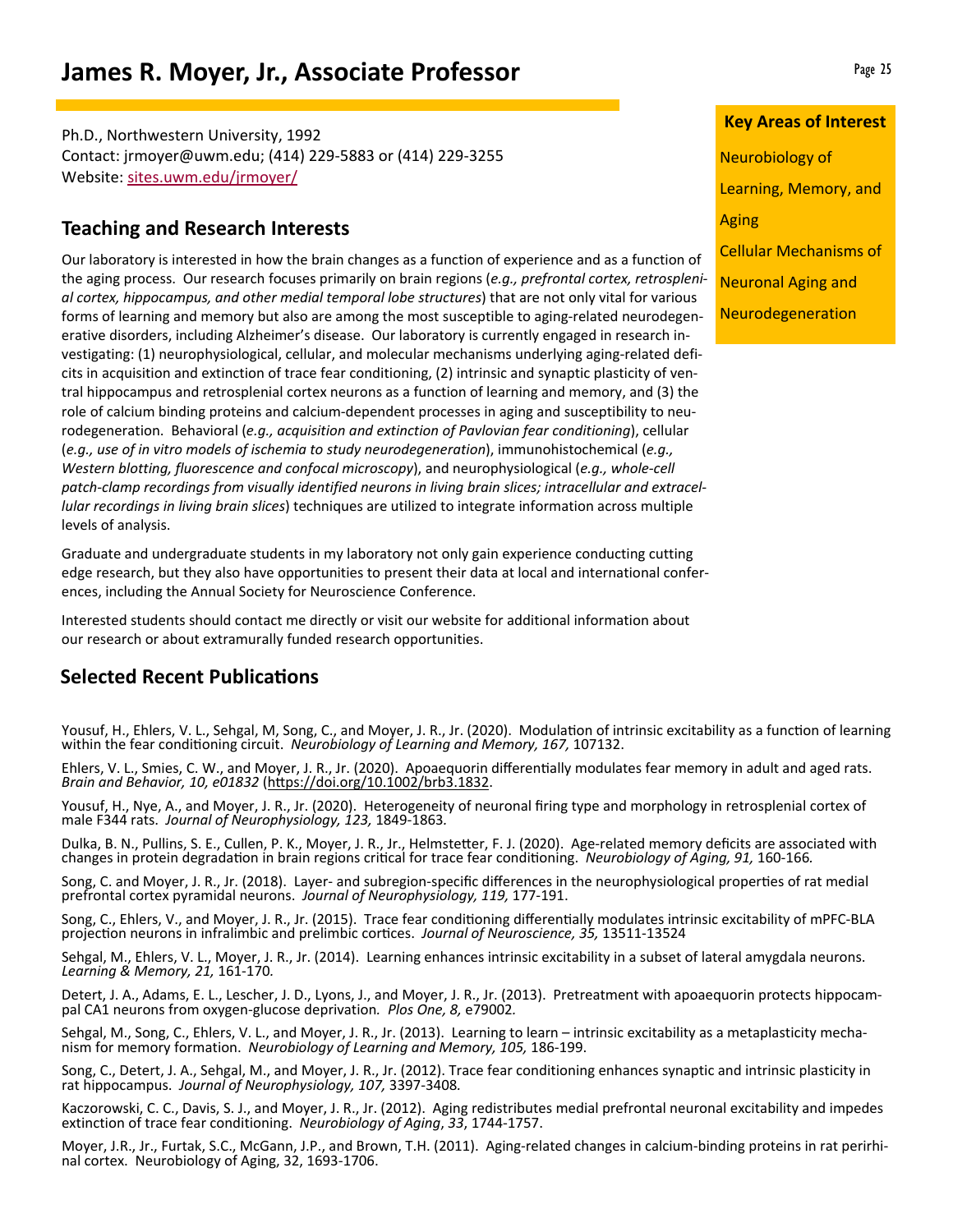# **Stacey Nye, Clinical Professor**

Ph.D., Northwestern University Medical School, 1991 Contact: nye@uwm.edu; (414) 229‐2488

### **Research Interests**

My main area of interest is the training and treatment of eating and body image disor‐ ders, including:

 Anorexia Nervosa, Bulimia Nervosa, and Binge Eating Disorder Intuitive Eating and Health at Every Size approaches Family Based treatment of Anorexia Nervosa Cognitive Behavioral therapy for eating disorders

Other areas of interest include:

 Depression Anxiety Disorders Group psychotherapy Acceptance and Commitment Therapy Existential psychotherapy and Positive Psychology

### **Selected Recent Publications**

*Weighty Matters: Health at Every Size Approach in the Treatment of Eating and Weight Disorders*. 6 presentations for Cross Country Education, May 2016.

Nye, S. (2008). Tragic Optimism and the Search for Meaning: Enhancing Recovery in Psychotherapy. Journal of Eating Disorders Treatment and Preven‐ tion, 16, 358‐361.

Nye, S & Cash, T. (2006). Outcomes of Manualized Cognitive‐Behavioral Body Image Therapy with Eating Disordered Women Treated in a Private Clinical Practice. Journal of Eating Disorders Treatment and Prevention, 14, 31‐40.

Nye, S. (2003). Healing Through Connection: Self‐Disclosure in Psychotherapy. Journal of Eating Disorders Treatment and Prevention, 11, 235‐240.

#### **Key Areas of Interest**

**Eating Disorders** 

Body Image Disorders

Issues in Psychotherapy

**Dr. Nye will not be ac‐ cepting students for the 2022‐2023 academic year.**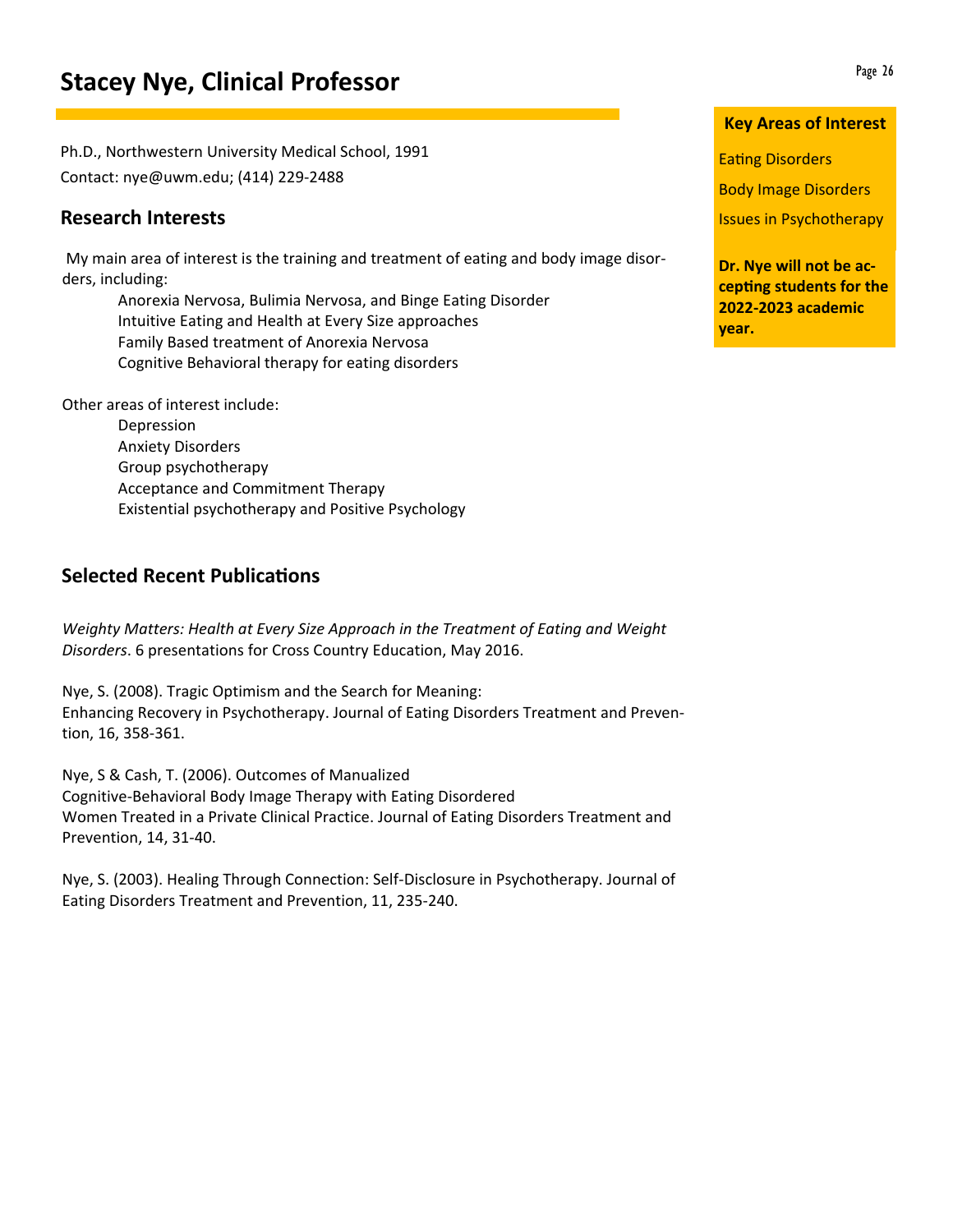# **Diane Reddy, Professor**

Ph.D., Uniformed Services University of the Health Sciences, 1984 Contact: reddy@uwm.edu; (414) 229‐6482

#### **Teaching and Research Interests**

I directed the doctoral research of 22 Ph.D.'s. These alumni went on to obtain research center directorships, distinguished university leadership positions, tenure‐track faculty positions, high level corporate positions, clinical positions, and research and clinical positions at medical centers.

My research is focused on:

- health promotion and prevention (especially in relation to tailoring interventions to re‐ duce health disparities, improving doctor‐patient interactions and health communication, improving adolescent and women's health, and health promotion in work settings)
- teaching and learning science (I have secured over \$4 million in extramural research fund‐ ing for current studies).

## **Selected Recent PublicaƟons**

Rameshbabu, A., Ports, K., & Reddy, D.M. (2018). Learning to health yourself: a randomized, tailored self-regulation intervention among custodial employees. *Health Education Research.* https://academic.oup.com/her/advance-<br>article-abstract/doi/10.1093/her/cyy027/5088938

Fleming, R., Pedrick, L., Stoiber, L., Kienzler, S., Fleming, R. R., & Reddy, D. M. (2018). Increasing undergraduate success: A random-<br>ized controlled trial of U-Pace instruction. Online Learning Journal, 22 (3), 175-192.

Fleming, R., Kienzler, S. , Stoiber, L. C., Fleming, R. R., Pedrick, L. E., & Reddy, D. M. (2018). Randomized controlled trials of U‐Pace instrucƟon: Outcomes in two gateway courses. *Journal of Computer Assisted Learning*, hƩps://doi.org/10.1111/jcal.12286

Fleming, R., Barth, D., Weber, N., Pedrick, L., & Reddy, D. M. (2017) Effect of U-Pace instruction on academic success, learning, and percepƟons in younger and older undergraduates. *American Journal of Distance EducaƟon*. doi: *hƩp:dx.doi.org/10.1080/08923647.2017.1368853*.

Fleming, R., Pedrick, L., & Reddy, D. M. (2016). Progress on the U-Pace instructional Approach. Educause Review. Editor's Pick, Sep-<br>tember 19, 2016. http://er.educause.edu/articles/2016/9/progress-for-the-u-pace-online-in

Fleming, R., Stoiber, L. C., Pfeiffer, H. M., Kienzler, S. E., Fleming, R. R., Pedrick, L. E., Barth, D. J., Reddy, D. M. (2016). Using *U-Pace* instruction to improve the academic performance of economically disadvantaged undergraduates. *Journal of Computer Assisted Learning*, 32, 304‐313.

Ports, K. A., Reddy, D. M., & Rameshbabu, A. (2015). Cervical cancer prevention in Malawi: A qualitative study of women's perspec-<br>tives. Journal of Health Communication, 20 (1), 97-104.

Ports, K.A., Reddy, D.M., & Rameshbabu, A. (2013). Barriers and facilitators to HPV vaccination: Perspectives from Malawian wom-<br>en. *Women & Health*, 53(6), 630-645.

Ports, K.A., Reddy, D.M., & Barnack-Tavlaris, J.L. (2013). Sex differences in health-care provider communication during genital her-<br>pes care and patients' health outcomes. Journal of Health Communication, 18(12), 1436-144

Reddy, D. M., Fleming, R., Pedrick, L. E., Jirovec, D. L., Pfeiffer, H. M., Ports, K. A., Barnack‐Tavlaris, J. L., Helion, A. M., & Swain, R. A. (2013). U‐Pace instruction: Improving student success by integrating content mastery and amplified assistance. *Journal of Asynchronous Learning Networks*, 17(1), 145‐152.

Rameshbabu, A., Reddy, D.M., & Fleming, R. (2013). Correlates of negative physical health in call center shift workers, *Applied Ergonomics*, 44, 350 – 354.

Crowley, O., Marquette, J., Reddy, D.M., & Fleming, R. (2013). Factors predicting willingness to eat irradiated meat. *Journal of Applied Social Psychology*, 43 (1), 95‐105.

Reddy, D.M., Fleming, R., Pedrick, L.E., Ports, K.A., Barnack‐Tavlaris, J., Helion, A., & Swain, R. (2011). U‐Pace: Facilitating academic success for all students. *EDUCAUSE Qua*rterly, 34(4), www.educause.edu/library/EQM1140

Barnack‐Tavlaris, J.L., Reddy, D.M., & Ports, K.A. (2010). Psychological adjustment among women living with genital herpes. *Journal of Health Ps*ychology, 16(1), 12‐21.

### **Key Areas of Interest**

Health Psychology

Science of Teaching and Learning

**Dr. Reddy will not be accepƟng students for the 2022‐2023 aca‐ demic year.**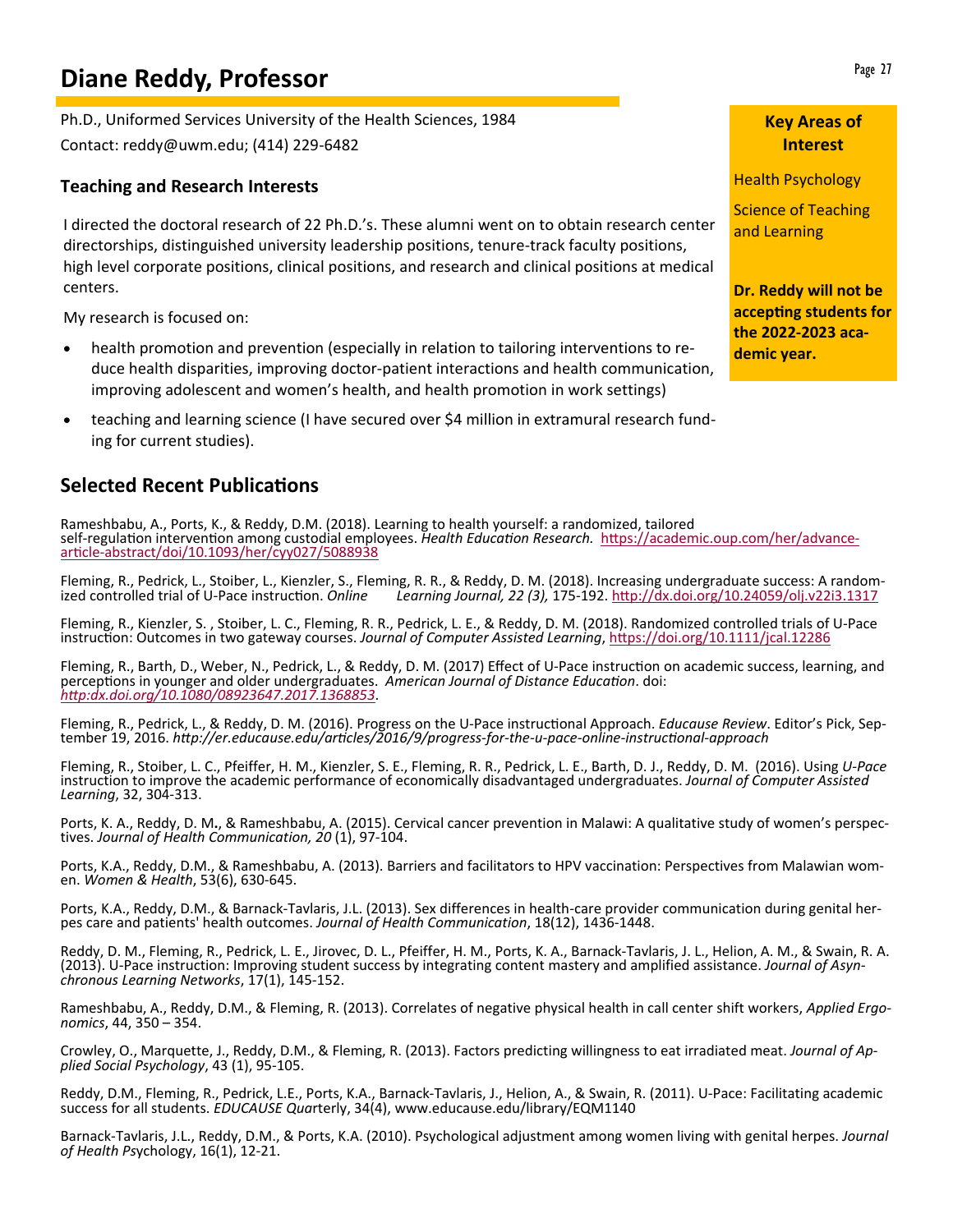# **Ryan C. Shorey, Associate Professor**

Ph.D., University of Tennessee‐Knoxville, 2014 Contact: shorey@uwm.edu, (414) 229‐4570 Website: sites.uwm.edu/shorey/

## **Teaching and Research Interests**

My program of research has two main areas of focus: (1) research on risk factors for, and consequences of, intimate partner violence (IPV) and sexual assault and (2) research on substance use disorders and treatment. In addition, my research integrates these two lines of research to examine substance‐related IPV/sexual assault and whether treatment of sub‐ stance use reduces the occurrence of IPV and sexual assault. My overall goal with these lines of research are to gain a clearer understanding of how to develop and implement pre‐ vention and intervention programs aimed at reducing IPV, sexual assault, and substance use disorders. Moreover, my research program aims to explore these areas of focus in diverse and underrepresented populations.

# **Key Areas of Interest**

Adult Clinical Psychology Intimate Partner Violence Substance Misuse Mindfulness‐Based **Interventions** 

## **Selected Recent Publications**

Shorey, R. C., Brem, M. J., Kolp, H., Glozier, W.K., Norona, J., Baxley, C., Borsari, B., & Stuart, G. L. (in press). Recommendations for affirming brief motivational interventions for sexual minority college student drinking. Addiction Research & Theory.

Shorey, R. C., Fite, P. J., Menon, S. V., Cohen, J. R., Stuart, G. L., & Temple, J. R. (2021). The association between PTSD symptoms and IPV perpetration across 6 years. Journal of Interpersonal Violence, 36(9-10), NP5340–NP5361.

Wesche, R., Galletly, C. L., & Shorey, R. C. (2021). Developing an inclusive Safe Dates program for sexual and gender minority adolescents: A pilot study. Journal of Adolescence, 86(2), 11–14.

Wolford-Clevenger, C., Frantell, K. A., Brem, M. J., Garner, A., Florimbio, A. R., Grigorian H., Shorey, R. C., Stuart, G. L. (2020). Suicide ideation among southern U.S. sexual minority college students. Death Studies, 44, 223-229.

Kolp, H., Wilder, S., Andersen, C., Johnson, E., Horvath, S., Gidycz, C., & Shorey, R. C. (2020). Gender minority stress, sleep disturb‐ ance, and sexual victimization in transgender and gender nonconforming adults. Journal of Clinical Psychology, 76, 688-698.

Shorey, R. C., Stuart, G. L., Brem, M. J, & Parrott, D. (2019). Advancing an integrated theory of alcohol-related intimate partner violence perpetration in sexual minorities. Journal of Family Violence, 34, 357-364.

Lu, Y., Shorey, R. C., Greeley, C. S., & Temple, J. R. (2019). Childhood physical abuse and physical dating violence in young adulthood: The mediating role of adverse mental health. Journal of Clinical Psychology, 75, 1916-1929.

Cohen, J.R., McNeil, S.L., Shorey, R.C., & Temple, J.R. (2019). Maltreatment subtypes, depressed mood, and anhedonia: A longitu‐ dinal study with adolescents. Psychological Trauma: Theory, Research, Practice, and Policy, 11, 704-712.

Shorey, R. C., Cohen, J. R., Kolp, H, Fite, P. J., Stuart, G. L., & Temple, J. R. (2019). Predicting sexual behaviors from midadolescence to emerging adulthood: The roles of dating violence victimization and substance use. Preventive Medicine, 105844.

Shorey, R. C., Allan, N. P., Cohen, J. R., Fite, P. J., Stuart, G. L., & Temple, J. R. (2019). Testing the factor structure and measurement invariance of the Conflict in Adolescent Dating Relationship Inventory. Psychological Assessment, 31, 410‐416.